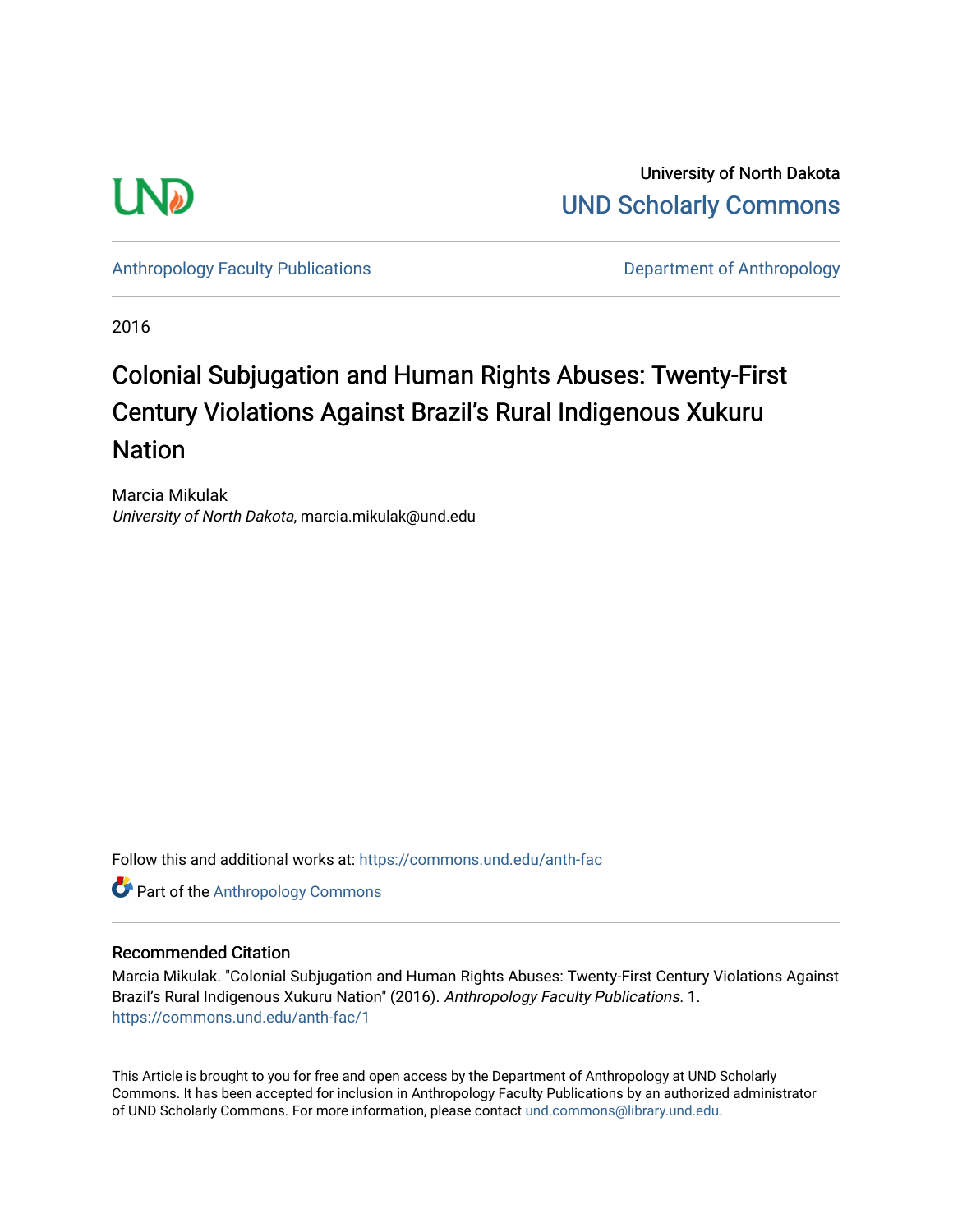# **Colonial Subjugation and Human Rights Abuses: Twenty-First Century Violations against Brazil's Rural Indigenous Xukuru Nation**

# Marcia Mikulak *University of North Dakota*

**Abstract.** This article addresses the struggle of the *Xukuru do Ororubá* indigenous people in rural Pernambuco, Brazil as they organize to stop historical violence against them and work to regain their constitutional right to their ancestral lands. Since Portuguese colonization and throughout Brazil's nation-building, the Xukuru have been particularly at-risk for human rights abuses. With the creation of the United Nations in 1945 and the drafting of the Universal Declaration of Human Rights (UNDHR) in 1948, member states have often provided rhetorical validity to human rights documents and conventions – rhetoric that is often ignored upon return to their sovereign territories. It is well understood that international human rights documents are based on constructed realities that historically validated Western European notions about the rights of individuals (Said 1994, 1979; Ignatieff, 2001; Niezen, 2003). As a member of the United Nations and a signatory of international human rights documents, Brazil has turned a blind eye to human rights norms as applied to indigenous peoples whose rural locations leave them vulnerable to persecution. This article: 1) situates the Xukuru Nation's rural location and presents a brief history of Portuguese colonial contact with Brazil's Indigenous peoples; 2) briefly discusses the Indian movement in Brazil as a background for the contextualization of the Indigenous Xukurus' fight for the return of their ancestral lands in the *Serra do Ororubá*, in the state of Pernambuco in the late  $20<sup>th</sup>$  and early  $21<sup>st</sup>$  centuries; and 3) articulates the human rights abuses perpetrated against them by the Brazilian Nation-State.

#### *Keywords:* indigenous, Xukuru, human rights, nordeste, Brazil

Brazil's *Nordeste* (Northeast) region is comprised of nine states that include Maranhão, Piauí, Ceará, Rio Grande do Norte, Paraiba, Pernambuco (and small islands off the NE coast), Alagoas, Sergipe, and Bahia. Stereotypes about the *Nordeste* are based on historical lore about Salvador da Bahia, sugar plantations, slavery, *cangaceiro*s (bandits), *bandeirantes* (slave hunters and explorers), and the *latifúndios* (captaincy colonies) and their autonomous and privately owned Captain-majors (wealthy landed elites) appointed by the Portuguese Crown. Despite historical droughts, sugar cane, agriculture and cattle ranching are common occupations to this day. The Brazilian *Nordeste* is notoriously described as a region that is riddled with poverty and plagued by intense droughts, but rich in historical lore of both African and Indian peoples.

The Portuguese first landed on the coast of Bahia in 1500, and found the continent inhabited by indigenous peoples. Estimates vary regarding the population of Brazil's Indians in the 1500s, ranging from 500,000 to over two-million indigenous people who spoke over 100 diverse languages (Silva, 2008; Skidmore, 1999). Bahia, one of Brazil's most famous cities, is part of Brazil's *Nordeste*. As one of the oldest colonial cities in the Americas, Bahia was the first colonial capital of Brazil, and was a major sea port for the exportation of sugar and importation of slaves from Africa. Recife, another historic colonial city, and the current capital of Pernambuco is about 120 miles (193km) from Pesqueira (population 66,153). Pesqueira is the closest city to the Xukuru whose land lies adjacent to

Marcia Mikulak, Department of Anthropology, University of North Dakota. Research Development and Compliance – Arts, Humanities, and Social Sciences Grant. January 25, 2008. Special thanks to the American Anthropological Association's Committee for Human Rights, Cacique (Chief) Marcos Xukuru, Attorney for the Xukuru - Gilberto Marques, and Attorney and Consultant Sandro Lôbo from Conselho Indigenista Missionário (CIMI). Correspondence concerning this article should be addressed to Marcia Mikulak, Department of Anthropology, Babcock Hall, Room 104, 236 Centennial Drive Stop 8374, University of North Dakota, Grand Forks, ND 58201-8374. Email[: marcia.mikulak@und.edu](mailto:marcia.mikulak@und.edu)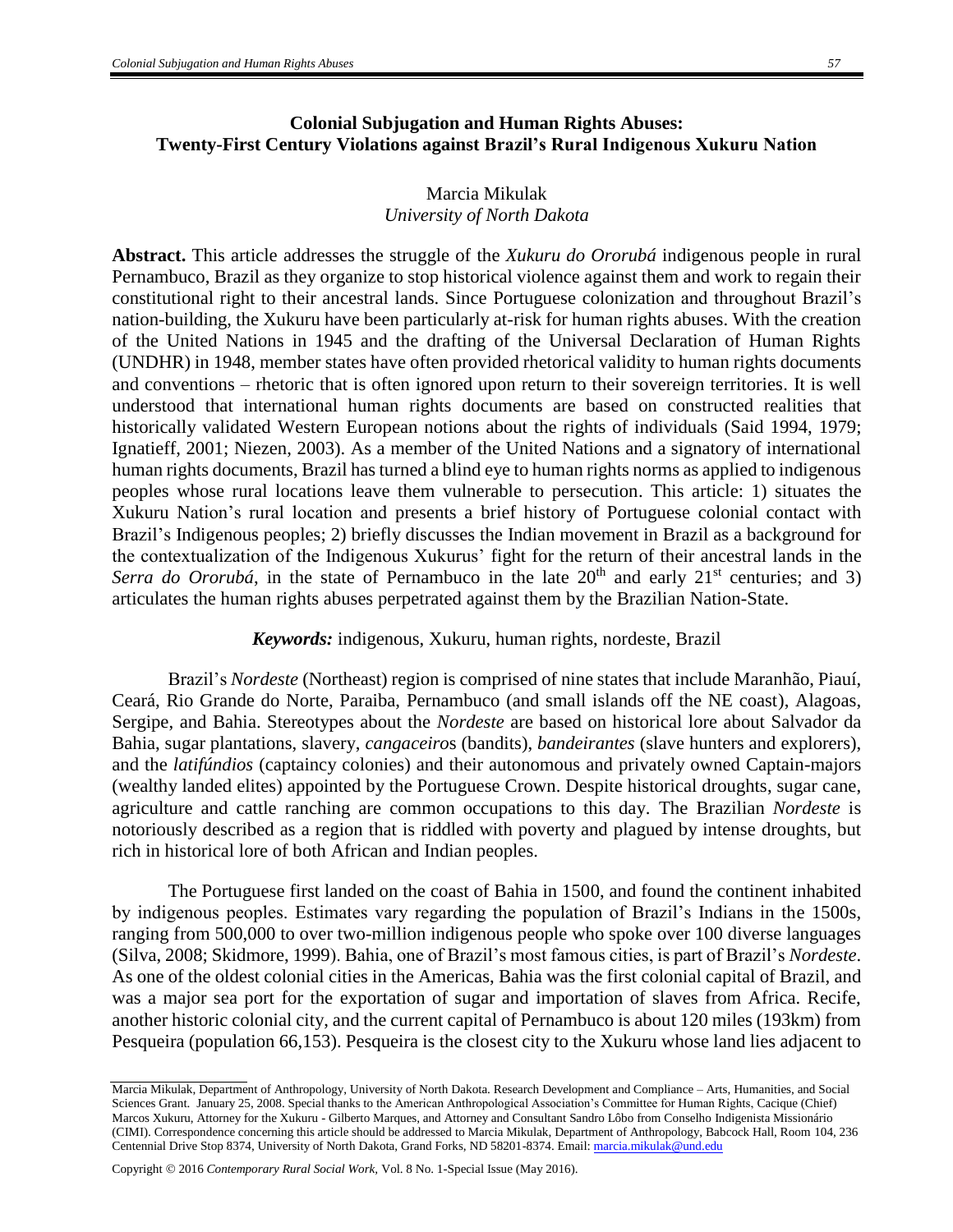it in the rural mountainous regions of the *Serra do Ororubá* (Mountain Range of the Ororubá) (IBGE, 2015). The Xukuru word *Ororubá* signifies a type of wood, and also refers to the numerous birds in the region. Hence, *Xukuru do Oroubá* represents respect for nature and provides symbolic meaning to Xukuru identity (personal communication, Cacique Marcos Xukuru, 2009 & 2016).

In 1654, colonization of the region inhabited by the Xukuru occurred when the Portuguese Crown provided large land allotments (captaincies) in the area for cattle ranching to Portuguese landed elites. In 1661, the Catholic Church founded the Indian *aldeia* (village) of *Ararobá de Nossa Senhora das Montanhas* and built a church that would prove to be a key player in the battle for the return of Xukuru lands. Cattle ranchers were provided with Indian laborers from the mission. In return for labor and a small plot of arid land, Indian laborers worked for little to no pay, surviving by practicing forms of subsistence farming. In 1762, according to historic records, the *aldeia Ararobá de Nossa Senhora das Montanhas* was renamed *Cimbres.* Multiple requests by the Xukuru and their relatives were made to provincial authorities in the mid-1850s to return their lands to them. The city council of *Cimbres* argued that after 108 years, the Indigenous Xukuru no longer existed since they had been assimilated through miscegenation and were now referred to as *caboclos* (*mestiço*, a poor farm laborer of mixed blood and of low social class) (Gomez, 2000; Renato 2007; Silva, 2008; Stephens, 1999).

Population growth in *Cimbres* resulted in another name change in 1880, when the *aldeia* of *Cimbres* was abolished and renamed the municipality of *Pesqueira*. Cattle ranches (referred to in this research as wealthy land owners) continued to live on Xukuru land for the next century, using Xukuru Indians as surf laborers. Some Xukuru, defeated over time by the Catholic Missions built on their land, and by the Church's persistent efforts to Christianize them, fled the area for more remote regions in the interior. Others stayed and worked for cattle ranchers as their surfs, continuing to live on small pieces of arid land. Over time, the Xukuru intermarried with African slaves and Portuguese peasants and became part of the miscegenated *mestiços*. They were referred to as *caboclos do Orubá* (Gomez, 2000).

Today, the drive from Pesqueira to Xukuru lands takes approximately thirty-minutes by car. The Xukuru's ancestral lands were returned to them after years of struggle that began during the onset of the Brazilian Indigenous movement in the mid-1970s, and after the newly established Brazilian democracy of 1988. The movement was supported and fortified by the help of Non-Governmental Organizations (NGOs) in regional areas where Indian ethnicities lived in virtual isolation from other Indian peoples. As the movement expanded beyond local rural communities, it spread into a national movement. During this period of social and political change, the new Brazilian Constitution of 1988 provided a progressive chapter (chapter 8) ensuring Indian peoples' rights to live on, but not own, their ancestral lands (Brazilian Constitution, 2010). In 1991, a Constitutional Decree was added allowing for the return of Indian lands for their ownership (Brazilian Constitution, 2010).

A brief discussion on two polemical issues related to social justice research among rural peoples is needed to clarify the importance and difficulty involved in working with Indian peoples in Brazil. First, social scientists and activists (anthropologists, social workers, and sociologists) face unique challenges working in rural areas. Rural peoples have political and social circumstances not faced by most urban populations, including a lack of professionals willing to work among them in isolated locations.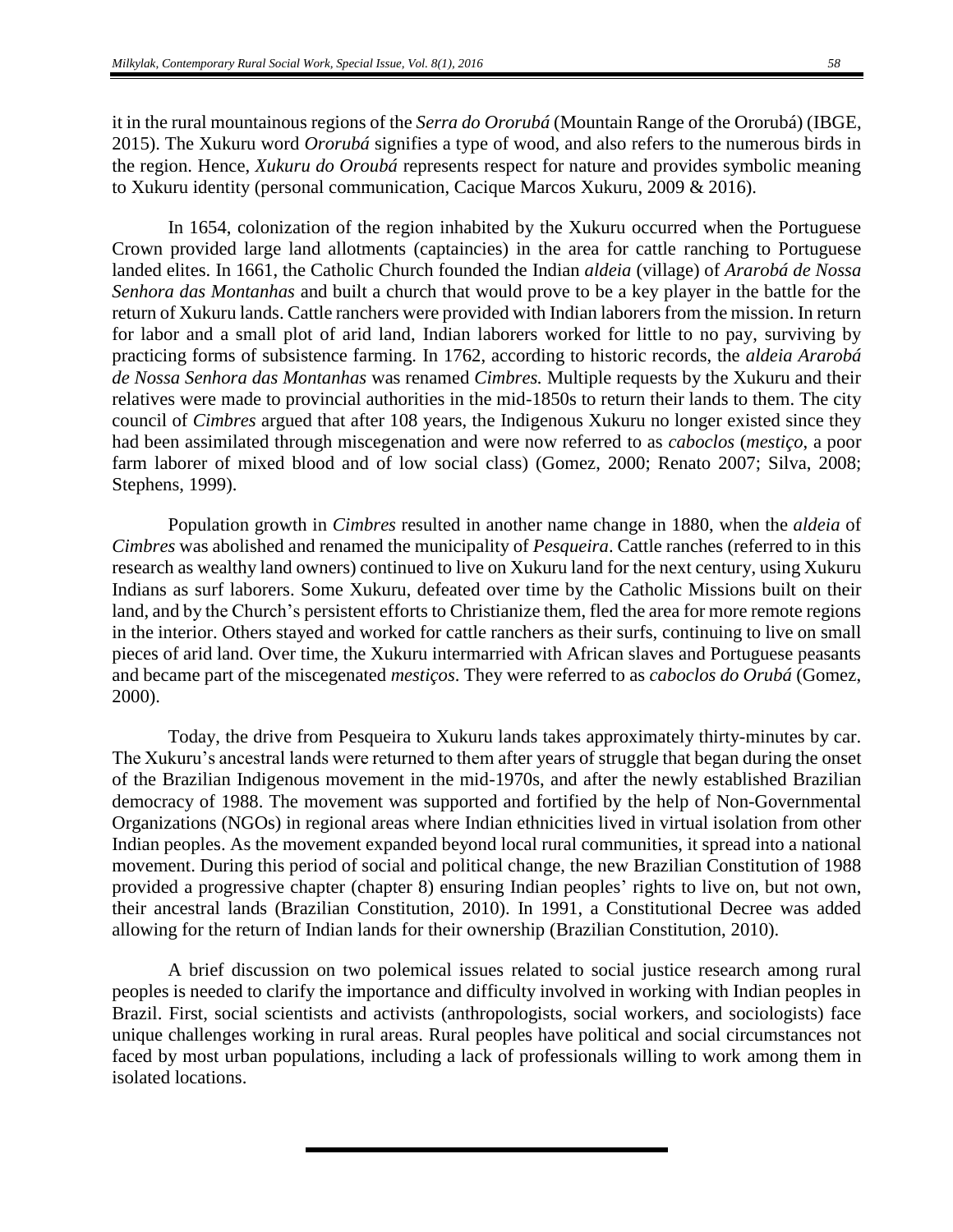In the case of the Xukuru, human rights abuses and the dangers of investigating them narrow the number of social scientists willing to risk such work. In addition, rural locations are often synonymous with isolation. Lack of financial resources allocated for studying rural peoples is common; for Indians in Brazil, this is a persistent problem. Additionally, lack of funding is often the cause of a litany of hardships commonly found in rural areas that include a lack of transportation for Indian peoples, hunger, poverty, alcoholism, drug addiction, poor health, mental health problems (including suicide), domestic violence and child abuse (Lima de Portal, 2009). In the case of the Xukuru, human rights violence perpetrated against them by the state for their human rights activism makes research, observation, and reporting difficult (and dangerous) for the social scientist. If the state is the perpetrator, quite often state and federal organizations charged with serving Indian people are also either somewhat indifferent to their plight or antagonistic against them as clients. Hence, the state is likely not to be supportive of research that exposes inequalities that harm marginalized peoples (Benson & O'Neill 2007; Bourgois, 1990; Feldman, 1995; Gledhill, 1999; Kovats-Bernat, 2002; Scheper-Hughes, 1995).

Second, the treatment of the Xukuru in terms of their land and their identity as marginalized people needs explanation. The identity of whom the Indian was, and as argued in this article still is, in the Brazilian national identity is intimately linked to their land and to their resistance to assimilate into Brazilian national identity at large. In part, Indian identity, including Xukuru identity, is contentious due to nation-state designations that define them, and also due to indigenous constructions about themselves which draw upon their history of social marginalization and human rights abuses (Jones, 2011; Melatti, 2007). Current international indigenous human rights documents articulate that Indian identities are understood to be as authentic as Western European identities (Basso, 1979; UNDRIP, 2008). As such, social justice research does not seek to authenticate Indian identities, but rather to support them through the practice of ethno-science using the methods of observation, documentation, and dissemination of fieldwork (Scheper-Hughes, 1995).

## **A Brief History of Portuguese Colonial Agendas, the Brazil Indigenous Movement, and the Xukuru**

According to anthropologist Guillermo de la Peña, the term *Indio* referred to the peoples found in the Americas; and during Portugal's colonial control over Brazil, the term came to define the Indian as a "lower-caste" human (de la Peña, 2005). Such pejorative meanings can be found in early human rights documents such as the assimilationist perspective of the 1957 International Labor Organizations (ILO, 1957) Convention 107, which defined indigenous peoples in terms of evolutionary cultural hierarchies. The ILO 1957 Convention designed notions of Indian rights based on colonial perspectives that rendered indigenous peoples as less advanced in terms of stages of cultural evolution. Based on these assumptions, state policies reflected racist assimilationist perspectives that embedded Indian people into national policies designed to assimilate or exterminate them (Gomez, 2000; Hodgson, 2002; Mikulak, 2011; Ramos, 1998). The formation of the Indian by nation-states and by early human rights documents in the United Nations were pejorative, constructed largely from Western European pseudo-scientific notions about sociocultural evolution. As this paper demonstrates, Indian identities have been, and continue to be, pejorative because it has benefited nation-states in their appropriation of territories and their resources. This research agrees with Souza Lima who defines the term "Indian" as "…a set of ideas concerning the incorporation of Indian peoples into nation-states" (Souza Lima, 1991, p. 239).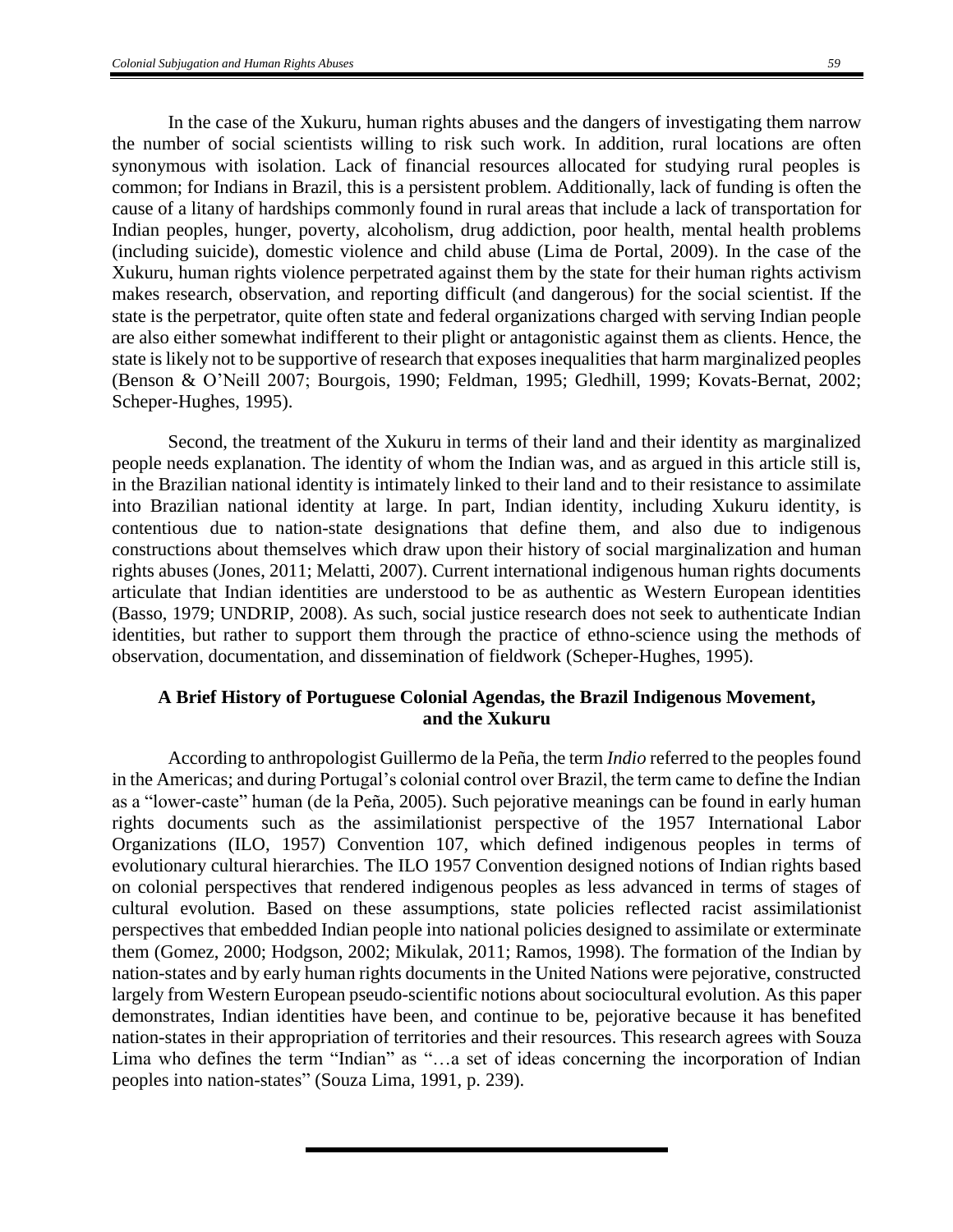After 1889 (slavery officially ended in 1888), the Republic's colonial agenda included an unofficial policy to "whiten" its population by homogenizing its diverse ethnicities. Historian Thomas Skidmore has written extensively on this polemical topic (Skidmore, 1999; Hoffman French, 2004), the complexities of which are relevant, but too lengthy for this article. The policy led to Brazil's *mestiço* population and to a new Brazilian national identity (Mikulak, 2011; Skidmore, 1995) valorizing the *mulatto*. In conjunction with the Brazilian government, the Indian Protection Service (SPI, founded in 1910) implemented a new state policy whose ultimate goals were to end Indian historical memory and identity, and to increase Indian labor, while aggressively controlling Indian activities and lands (Ramos, 1998; SPI, 1910). While the *mulatto* was ultimately the ideal Brazilian identity, Indians were problematic not only due to their isolation and resistance to Portuguese oppression, but also due to their status as wards of the state.

The Crown deemed Indians as ethnically distinct and developed civil codes that defined them as incapable of meaningful civil participation. Destroying Indian cultures and religions was seen as necessary if their assimilation was to occur. Part of the SPI's official responsibility was to "civilize" Indians by assimilating them, or by carrying out guerilla violence against those seeking claims for land used for Indian missions (MacDowell Santos, 2009). Indigenous language use, cultural practices, and religious rituals were forbidden and their use and practice were reported to the SPI. In 1944, a report was written by an SPI official stating that 2,191 *Xukuru do Ororubá* "…danced the '*Toré*' and secretly partook in rituals to avoid threats and persecution by the Pesqueira city police" (MacDowell Santos, 2009, p. 6). The *Toré* is a fundamental element in the cosmological system of the Xukuru and its meaning is multifaceted. The relations between the sacred and the profane are mediated by a shaman who handles all aspects of Xukuru life including political decisions, social organizations, and healing. The *Toré* is the foundation upon which the Xukuru built their resistance movement, their *retomadas*, and their political organizations. Such cultural expressions were forbidden, feared, and viewed as pagan. Persecution of the Xukuru was ongoing and persistent (personal interviews with the *Pajé*, 2011).

In 1967, the SPI was officially terminated and replaced with the National Foundation of the Indian (FUNAI, *Fundação Nacional do Índio*, Brazil's governmental organization for Indian affairs). The continued purpose of FUNAI was to integrate and assimilate Indians into Brazil's national *mestiço* population. Indeed, the Minister of the Interior, Rangel Reis, stated in 1976:

Let us seek to fulfill the objectives fixed by President Geisel, so that, through concentrated work among various Ministries, within ten years, we can reduce to 20,000 the 220,000 Indians existing today in Brazil, and within thirty years all of them shall be duly integrated into the national society (Warren, 2001, p.54).

Today, the murder and assassination of Indian leaders and human rights defenders continues (Amnesty International Annual Report, 2011; 2014). These cases include the continuation of discrimination, threats, and violence particularly within the context of ancestral land disputes. Indigenous populations are at-risk due to their ethnicity AND their isolation in rural areas where they seek the return of ancestral lands. For example, President Dilma Rousseff presented a decree that facilitates the acquisition of licenses to large companies for environmental exploitation that will benefit development projects, many of which are on indigenous lands or lands of traditional non-Indian peoples in rural locations, including existing *Quilombola* communities. Indigenous peoples such as the *Guarani-Kaiowá* in the state of Mato Grosso do Sul continue to live in fear of being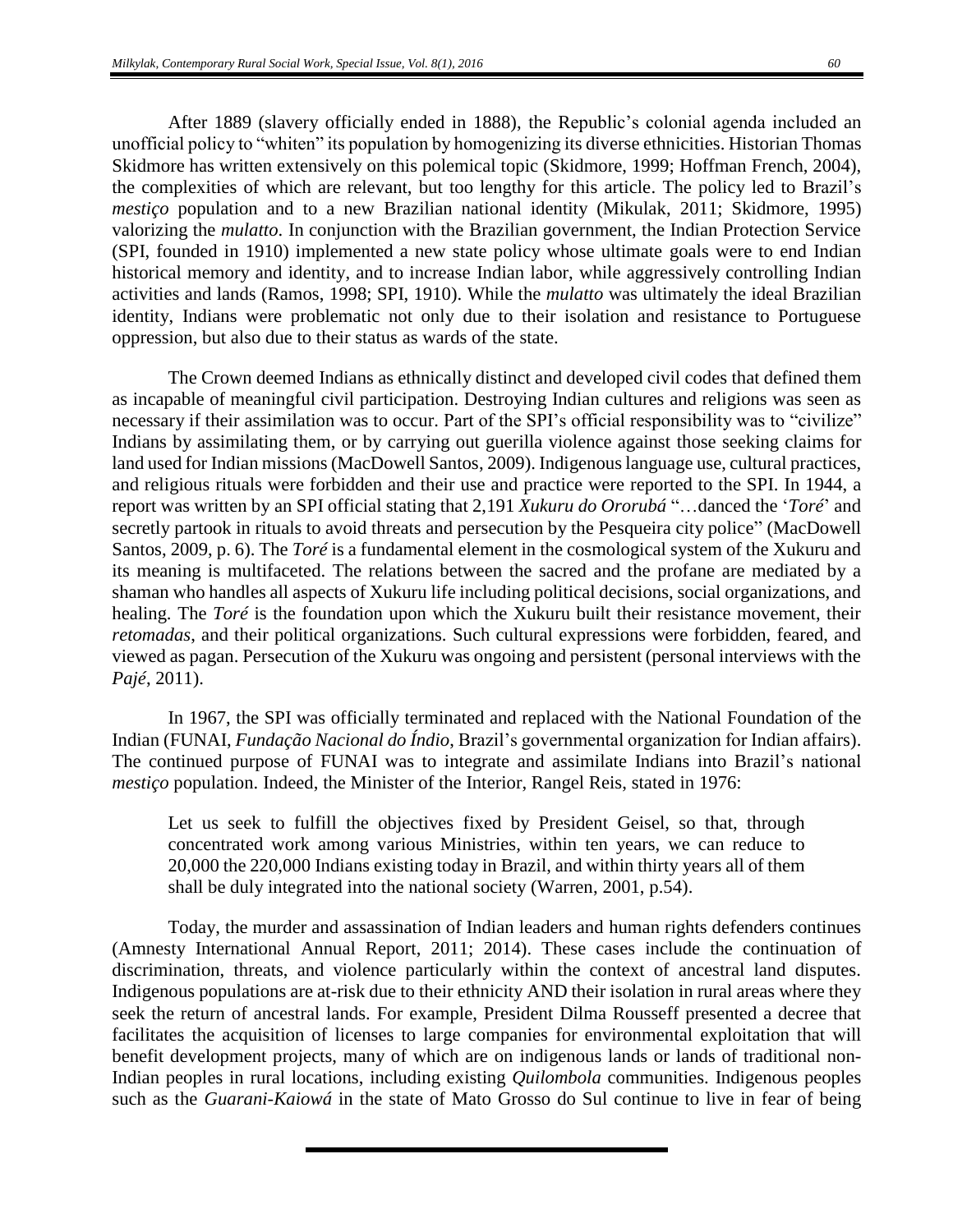attacked. Amnesty International's (2005) "Foreigners in Our Own Country: Indigenous Peoples in Brazil" reported:

In areas where there has been an identified and recognized need for federal protection of Indians and their land, the authorities have failed to take action despite the warnings of senate commissions or the Organization of American States, as in the cases of the *Cinta Larga* in Rôndonia and the *Xukuru* in Pernambuco. A failure to punish those who have carried out attacks and killings in the past, has laid the foundations for the violence of the present (Amnesty International, 2005, p. 1).

Debates in Brazil during the 19<sup>th</sup> century focused on the conundrum over Indian rights to land; that is, whether or not such rights were inherited or given to them by the state. For example, the 1934 Brazilian Constitution provided only a guarantee that Indian lands could be inhabited – not owned – by the Indian, and once vacated (as designed by the nation's assimilation and miscegenation policies), those lands revert to the state (Brazilian Constitution, 1934). Hence, such territories were conceived as "empty," available for possession by the state to use, develop, or exploit as it saw fit (Lombardi, Simoni, Estanislau & Arruti, 2013; MacDowell Santos, 2009).

Due to civil and federal laws and nation-state constructed identities about Indians, gaining title to their lands continues to be difficult, and at times impossible. Consequently, non-Indian land owners aggressively registered Indian lands in their names, a tactic that has proven successful for them. It was in this manner that the confiscation of *Xukuru do Ororubá* communal lands by non-Indians occurred. Their marginalization within Brazilian society, their rural location and social and political isolation, and their staunch resistance against state mandated rights to their lands made their struggle a dangerous one. The importance of indigenous historical knowledge for social scientists and those working for social justice in the international sphere is critical since state policies evolve from historical social processes. Changing local perceptions that generate social inequalities requires addressing the historical, cultural and social processes that produced them.

Until the late 1980s, only a handful of Xukuru had small pieces of land where they scraped out a living while also paying rent to wealthy non-indigenous farmers for land that was once theirs. Since the mid-1980s, the Xukuru have endured threats, illegal arrests, beatings, and assassinations. During the period of this research, 2007 to 2011, the Xukuru faced the ongoing criminalization of their people within the Brazilian courts, and continued to live with the real potential of violence and additional assassinations from vengeful elites who continue to threaten them, yet they vowed to continue their activism (Amnesty International, 2005; 2011). Social scientists, social justice advocates, and NGOs play a critical role in bringing attention to the media and to national and international court systems regarding the perpetration of violence by state actors against indigenous human rights defenders seeking their national and international human rights.

#### **International Human Rights**

Three years after the end of WWII, the 1948 Universal Declaration of Human Rights (UNDHR, 1948) laid the groundwork for equality under the law for individuals and collectives from the destructive capacities of fascist and nationalist regimes, and made it clear that all peoples could claim a right to social, economic, cultural, and political equality (Minde, 2008). The indigenous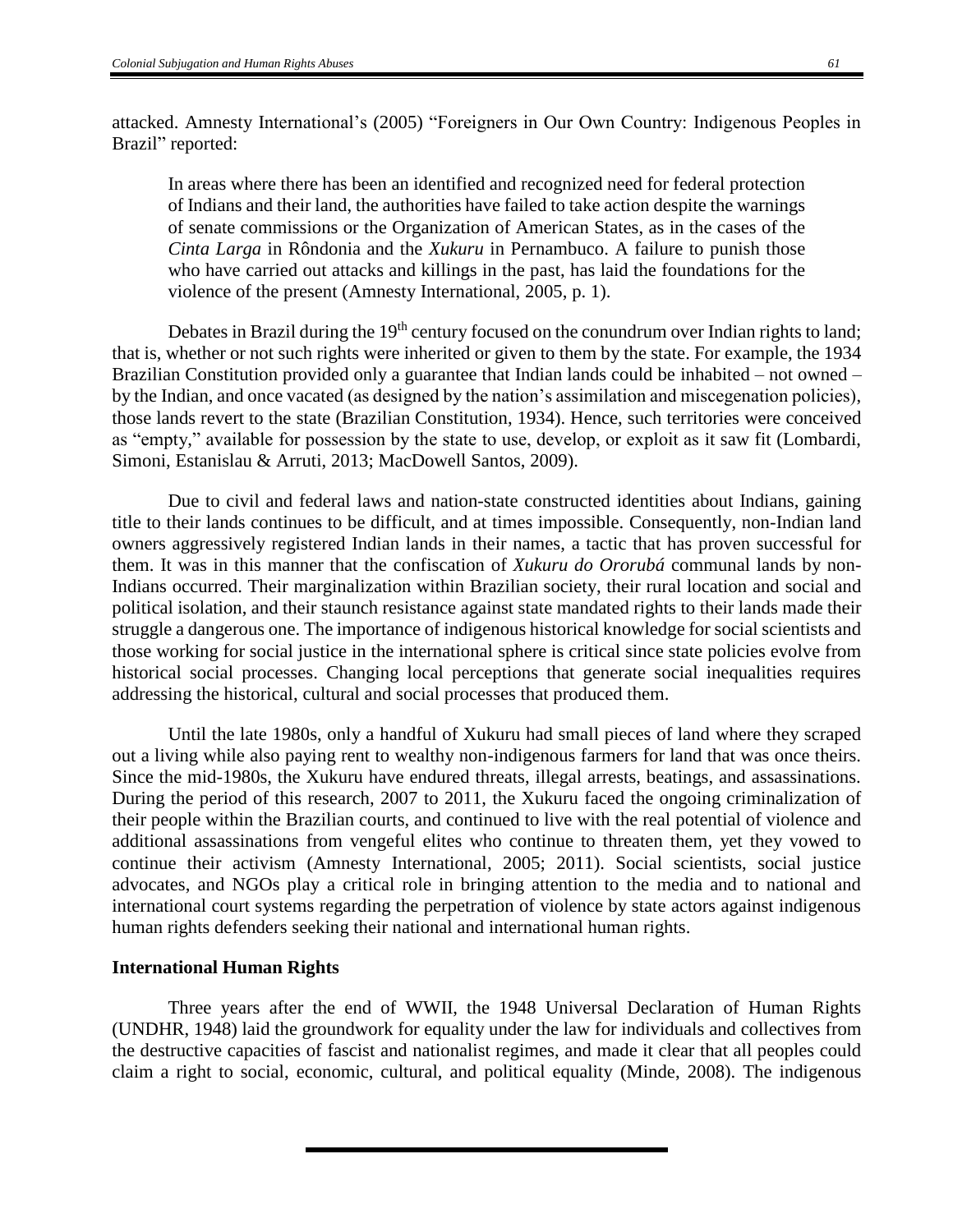movement called for a special category for human rights that disempowered nation-states' ideologies of assimilation and homogenization of their peoples.

The Indian movement (Indian is used synonymously with indigenous in this research) made significant gains in challenging and broadening indigenous rights in the local, national, and global arenas. In 2007, the United Nations Declaration on the Rights of Indigenous Peoples (UNDRIP) was ratified in an atmosphere of controversy (UNDRIP, 2008). The document addressed questions of the pragmatic meaning of self-determination, such as to which populations this term applies, and what self-determination means in terms of state rights, state sovereignty, and national security. More than any other human rights document originating within the United Nations, UNDRIP requires rather immediate pragmatic applications in terms of indigenous collective rights within nation-states, particularly regarding land rights, resource appropriation, health, educational, and economic rights, and political participation at national and local (particularly rural) areas where state and legal infrastructures are least likely to monitor rights abuses (UNDRIP, 2008).

The indigenous rights movement challenged  $19<sup>th</sup>$  century constructed notions of racial inferiority about Indians, and demanded that collective rights apply across the board to all indigenous peoples: their sustainable living, food security, social cohesion, and cultural identities (Hanchard, 2005; Mikulak, 2015; Ramos, 1998). The movement also added depth to social science studies of individual agency identity formation, and everyday praxis, assisting researchers and professionals working for the welfare of Indian peoples. An important aspect of indigenous peoples' human rights is their need for social cohesion and cultural identity as a global community. Indigenous peoples share experiences of colonial practices that sought to eliminate their perspectives and cultural world views, and often led to the extermination of entire communities (Graham, 2002).

The Brazilian Indigenous movement shared the need for a global community. The Indian movement was supported and essentially launched by the creation in 1972 of the Non-Governmental Organization (NGO) *Conselho Indigenista Missionário* (CIMI, The Indigenous Missionary Council) in Brazil. CIMI recognized the isolation experienced by indigenous peoples who are separated by large distances between rural areas where they lived. CIMI emerged from the Liberation Theology movement in Brazil, and began providing assistance by organizing and sponsoring the first conferences of indigenous peoples, bringing diverse Indian peoples together to discuss the problems they had experienced by providing transportation, lodging, and food (CIMI, 1972; Ramos, 1998). The common issues shared by indigenous groups in Brazil led to the development of a powerful awareness about the similarities of the injustices that groups experienced – both individually and collectively. Accordingly, strong leaders emerged who spent time politicizing and educating their people about the legacy of colonial violence perpetrated against them, encouraging a resurgence of a collective historical memory about their ancestors, religions, rituals, and territories.

The geographically scattered and rural nature of Brazil's Indigenous peoples, and the lack of organizational structures that could have coordinated activists and directed policy and procedures back to local communities, explain why indigenous organization and politicization has been so difficult. The energy and political organizational capacities of (NGOs), social scientists, university professors, and social workers brought the Indian Movement to a point of effective action at the level of state policies regarding their rights, both in Brazil and in the international arena.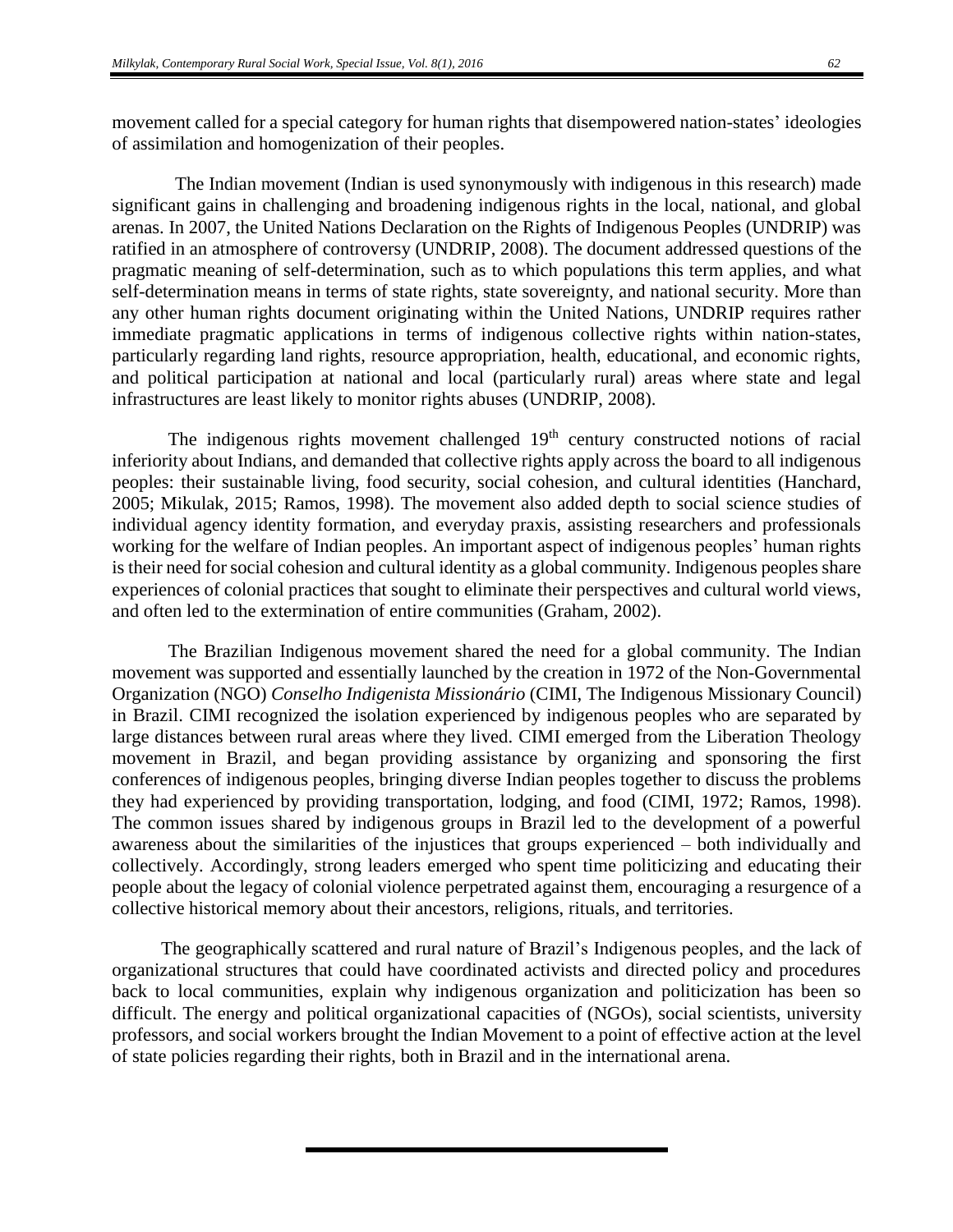## **Xukuru Activism, Reconstruction of Identity and Self-Determination, and State Violence Against the Xukuru**

Until the late 1980s, only a handful of Xukuru had even a scrap of land. "Most have for decades practiced subsistence farming, paying rent to *fazendeiros* for land of which they themselves were the traditional owners" (Hemming, 2003b, p. 597).

Archives dating to the  $16<sup>th</sup>$  century provide proof of Indigenous Xukuru people living on their ancestral lands (Hohenthal, 1958). At the time of the first Portuguese contact in the 1500s in Brazil, Xukuru territory encompassed a vast area, which was slowly absorbed by the Portuguese Crown through colonial decrees, until completely appropriated in the 1700s (Hemming, 2003a).

In 1984, the Xukuru began active campaigns to regain territories that were confiscated by the Brazilian state since the 1700s. By the mid-1990s, death threats against Xukuru leaders by ranchers who would lose their land if the Xukuru were successful were common. In spite of these threats, no protection was offered by the state to those identified for execution. The Indian chapter in the 1988 Brazilian Constitution called for protection of Indian people by state agencies. The responsibility for protecting the rights of indigenous peoples falls on FUNAI, a federal organization that has a long history of internal corruption, misappropriation of funds and resources, and explicit violence against Indian peoples (Graham, 2002; MacDowell Santos, 2009; Stocks, 2005; Warren, 2001). While the new constitution provides for protections from human rights abuses against Indian people, the agency tasked with protecting them, is structurally flawed: FUNAI inherited and accepted the colonial notions about the inferiority of Indians assumed by the SPI. The federal government's rhetoric about Indians as backward, childlike, undisciplined, and economically marginal justified their alterity in terms of Brazil's progress as a developing nation. Hence, Indian people needed to be managed and given a protected status until such time that the state deemed them to be fully assimilated in to civilized Brazilian society. Both the SPI and FUNAI have left a litany of neglect, persecution, and abuse in their wake (Ramos, 1998; Warren, 2001). Indeed, the famous *Figueiredo* report of 1967 (ironically commissioned by the Brazilian Military Dictatorship) documented the degree to which violence against indigenous peoples was exposed. Brazil's military regime, known for its brutal torture and oppressive practices, reported on the horrors perpetrated against indigenous peoples (Cockcroft, 1989; Davis, 1977). Unfortunately, the carnage continues today.

The Xukuru, referred to as *caboclos* by Brazilians-at-large in the 1980s, still had small parcels of land on which they practiced meager subsistence farming; moreover, they still paid rent to wealthy non-indigenous farmers. Their Indian language, traditions, rituals, and world views were virtually non-existent, with a couple of exceptions; they managed to maintained their traditional practice of the *Toré* (religious practice), and they held onto their passion to retain their Indian identity, and their reverence for their *Pajé* (spiritual leader) and their *caciques*(leaders) (Fialho, 1992; Hemming, 2003). Prior to Xicão's assassination, he worked closely with the *Pajé* and a trusted female school teacher, walking the long distances to each of the 24 *aldeis* holding meetings with a few people who were willing to begin organizing their people to achieve the return of their land. The rural environment and mountainous regions of the *Serra do Ororubá* were inhabited by non-Indian farmers, mostly wealthy elites who spent time living in the city of Pesqueira, leaving the work of cattle ranching to their Indian *caboclos*. The long distances between ranches, and the danger of organizing his people to join together as a collective to claim their lands was dangerous and difficult. Ranchers threatened death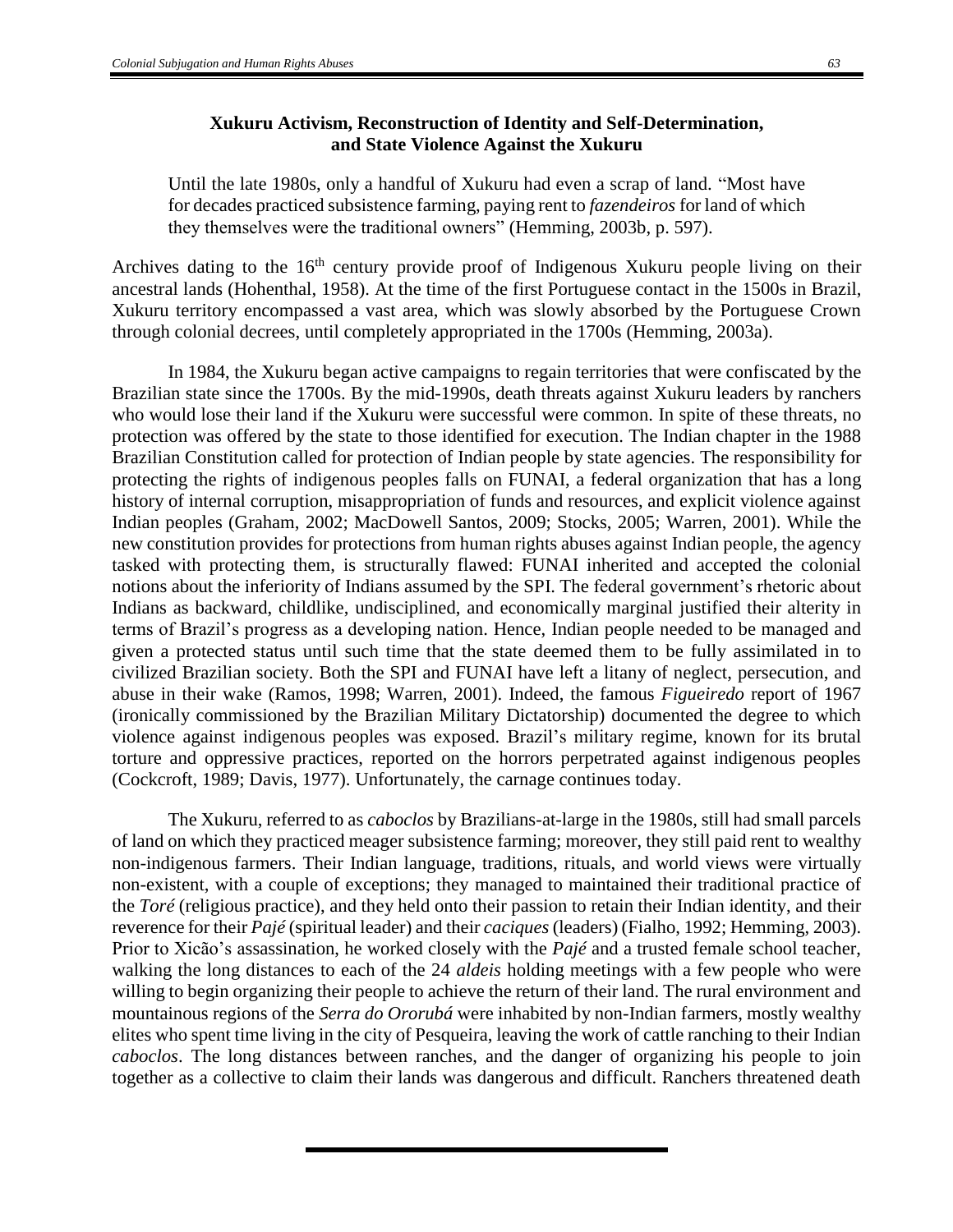to Indians who had been contacted, or promised they would never find work again (personal communication with Cacique Marcos Xukuru, 2010; 2011).

In 1989, traditional indigenous lands (including Xukuru land) were finally under consideration for the process of land delimitation and demarcation. The growing Indian movement in Brazil and the chapter on Indian rights in the new Brazilian Constitution required the fledgling Brazilian democracy to begin demarcating Indian lands. Cacique Xicão Xukuru was a key player in the fight for Indian rights in the Northeastern state of Pernambuco, and he forged the way for the long, bloody – but eventually successful – fight for the return of his people's land (Fialho, Neves,  $\&$ Figueiroa, 2011).

In 1995, the physical demarcation of their land was completed; yet by 2005, the Xukuru occupied only a fraction of their land due to compensation claims of wealthy and politically power farmers who contested the demarcation. At this point in time, Xukuru land was still not formally (legally) registered, leaving them vulnerable to increasing violence by ranchers, the intent of which was to intimidate and stop the Xukuru movement to continue their fight for their land. Xicão knew that their activism had to increase, since their ancestral lands were aggressively being purchased and developed by wealthy large-scale ranchers expanding their livestock herds. In Brazil, land is used for production, and increased livestock herds generated large sums of money for the region. These same ranchers were deeply entrenched in local politics and were supported by regional development groups and agencies with the aim of expanding upon the beef industry. The second economic industry in the region is religious tourism. The historic church in *Cimbres* was known as a religious pilgrimage site based on the supposed sighting of the Virgin Mary by two young girls in 1952 (personal communication with Cacique Marcos Xukuru, 2010; 2011; MacDowell Santos, 2009).

The village of *Cimbres* and its historic Catholic church, *Nossa Senhora das Graças*, is on Xukuru ancestral lands and was a main target for the development of a religious tourism site, supported by wealthy farmers, Politicians, and city councilmen. Due to the potential threats posed by farmers purchasing Xukuru land and the growing movement by politicians and city developers to increase religious tourism in Pesqueira in late 1989, several Xukuru leaders wrote a formal letter to FUNAI demanding protection from armed non-Indian cattle ranchers who threatened death to Xukuru leaders and community members. While their letter and their activism led to eventual demarcation in 1995, FUNAI did nothing to protect the Xukuru from death threats by local farmers.

Land demarcation often leaves indigenous peoples vulnerable to the special interests of local, national and multi-national corporations. Their rural locations make them even more vulnerable to violence and the impunity of their perpetrators. Businesses and corporations can seek to extract resources from land under consideration for homologation, most often with the support of the Brazilian government. The personal dangers many Indians have faced include assassinations, disappearances, rapes, and fatal beatings because they have participated in the *retomadas* (strategies to retake their lands by camping on them until the ranchers leave)*.* By design, each phase of the process to return indigenous lands is complicated, and each phase has been plagued by local legal problems and violence (Fialho, Neves, & Figueroa, 2011). The land demarcation process consists of five phases: a) identification and delimitation; b) challenges to third parties; c) decision of the Minister of Justice; d) approval by Decree of the President of the Republic; and e) recording of indigenous land (GAJOP, 2011).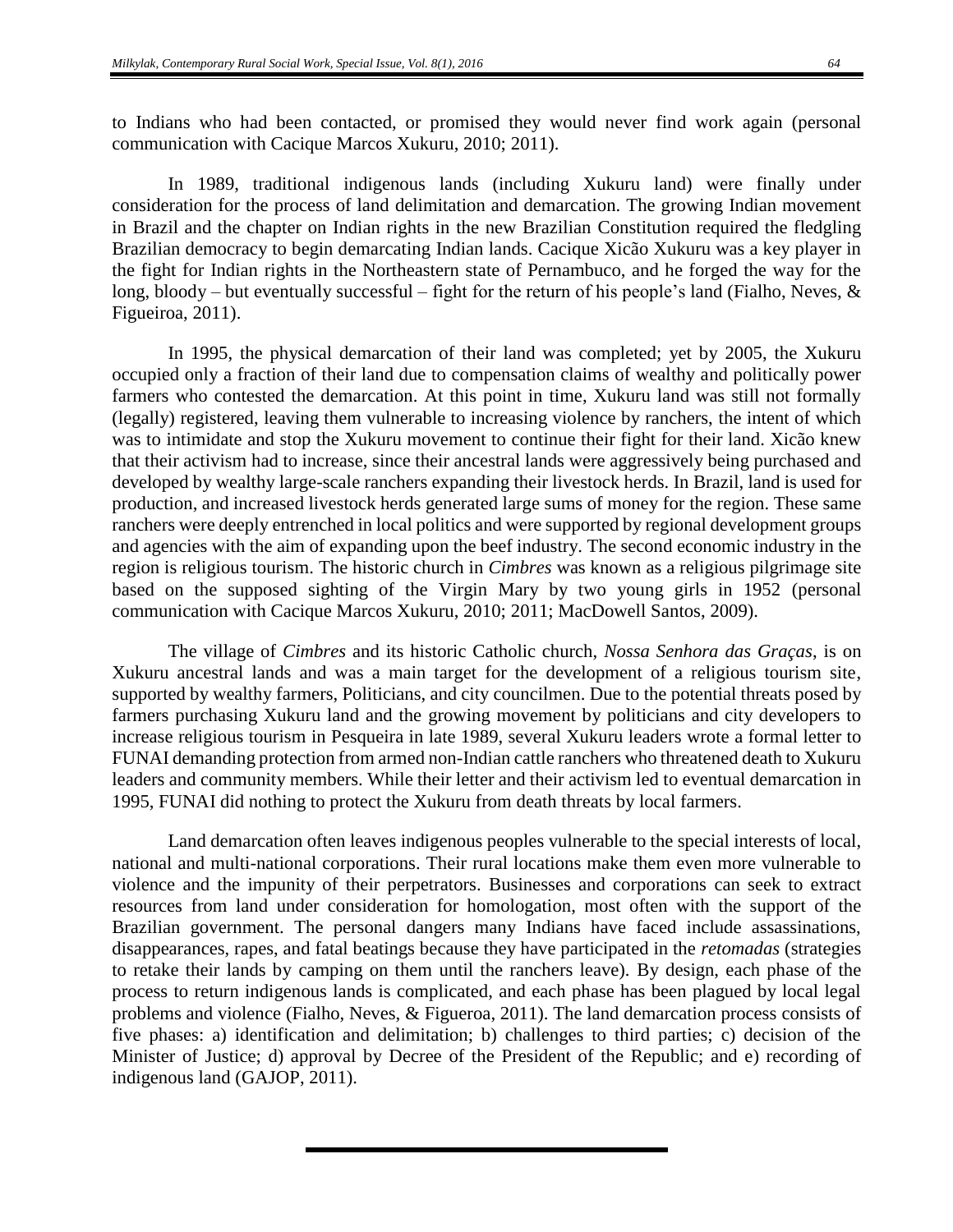Yet another blockage in the demarcation process of Xukuru land occurred in 1988 when the federal government ruled in favor of an agricultural project submitted by a local farmer, Otávio Carneiro, in the region where the *Xukuru do Ororubá* live. This ruling led to a more intensive mobilization of the Xukuru by Cacique Xicão Xukuru, and the Xukuru *Pajé* (spiritual leader) (Mikulak, 2012). As part of their mobilization, they solicited the Federal Public Ministry to open a civil investigation into the failure of FUNAI to demarcate the territory Otávio chose for his agricultural business.

In 1989, Xicão's renewed efforts led to pressuring FUNAI to create a working group to investigate the identification and the demarcation boundaries of *Xukuru do Ororubá* land. At that time, the working group identified 282 residences inhabited by non-Indians who were living on 56.2% of the land that was demarcated as Xukuru territory. Most of the non-Indians were farmers and families of politicians (Almeida, 1997; Fialho et al., 2011; Marques, personal communication, June 25, 2010). During 1989, and in accordance with the 1988 Constitution and the processes of homologation, the 282 residents were to be removed, with the "owners" compensated for their loss. The ruling to remove non-Indian residents increased the violence against the Xukuru, who were not receiving the protection that FUNAI was mandated to provide them as the federal Indian agency. In retaliation, ranchers on Xukuru land registered their legal claims within the courts against the return of lands already demarcated to the Xukuru.

Additionally, in the 1990s the Xukuru political process of laying claim to their ancestral lands through the *retomada* process increased. Each *retomada* resulted in scores of Xukuru squatting on the ranchers' property until the courts homologated their lands. R*etomadas* occurred in isolated areas, where police protection is most often not available. FUNAI left the Xukuru to face the inevitable violence of ranchers that was, for all practical purposes, invisible. Without the NGOs and other non-Indian observers, evidence of such violence would not have been collected. Over 43 *retomadas* were carried out, and during this process farmers frequently shot at the Xukuru, which made it difficult – if not impossible – for food and supplies to get to those participating in the *retomadas*. Their isolated location often led to physical violence by ranchers who hired men to beat and verbally shout death threats at the participants.

After the intensity of the *retomadas* in the 1990s*,* the physical demarcation of Xukuru land was finally determined in 1995 to be 27,555 hectares (68,090 acres), which was far less than Xukuru historical memory requested (Brasileiro, Ferreira, & Fialho, 1998). The lands inhabited by the Xukuru Indians originally covered an area of approximately 40 square leagues (93,240 hectares or 230,399 acres) (Fialho et al., 2011). In other words, the Xukuru received only 30% of their original territories.

### **Political Context for the Criminalization of the Xukuru**

The Xukuru chose the strategy of using *retomadas* because they provided a more public form of resistance and increased the force of the Ministry of Justice's ruling in recognition of their territorial rights (Fialho et al., 2011; MacDowell Santos, 2009; Mikulak, 2012). The *retomadas* worked to solidify and reinforce Xukuru identity through the practice of the *Toré*, and the experiences and messages received through trance from the *encandadas* (spirits) who inhabit nature, and in particular the ancestral lands of the Xukuru. While the *retomadas* at times gained the attention of the local press, this period proved to be deadly for the Xukuru (personal communication with Cacique Marcos Xukuru, 2010).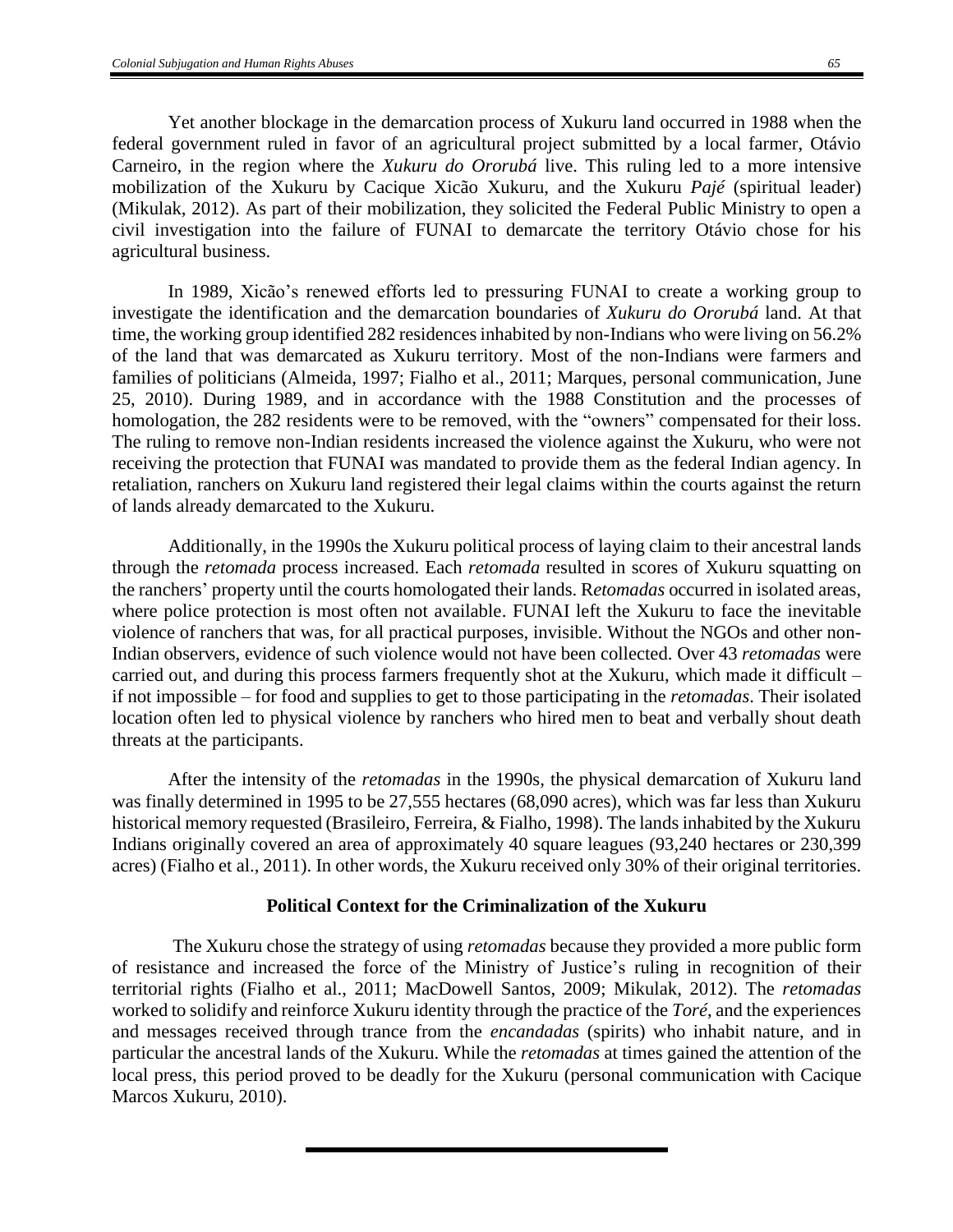Soon after the first *retomada*, the first death associated in the Xukuru fight for their land occurred with the 1992 assassination of José Everaldo Rodriques, the son of the man who is the Xukuru *Pajé* (spiritual leader). Only three years later in 1995, the second assassination occurred: Geraldo Rolim, the lawyer assigned by FUNAI to work on behalf of the Xukuru was murdered (Fialho et al., 2011; Mikulak, 2012).

In 1996, contrary to Article 231 of the 1988 Brazilian Constitution, President Fernando Cardoso set in motion a decree that stalled demarcating indigenous lands by introducing the "contradictory principle," which allowed for non-indigenous claims against territories designated as historically indigenous. Dubbed the "genocide decree" by indigenous leaders, Decree 1.775 undermined the land rights that are essential for the survival of their cultures and allowed state governments and businesses to contest the jurisdiction of over 49 million hectares (over 121 million acres) (Hemming, 2003b). By the decree's April 8, 1996, filing deadline, over 530 parties had challenges pending with FUNAI, and 272 claims had been made against land demarcated for the Xukuru (Decreto No 1.775, 1996; GAJOP, 2011; Hemming, 2003b; MacDowell Santos, 2009).

While it is perhaps difficult to comprehend how a legal constitutional article can be quickly overturned by President Cardoso's decree, such flip-flops are historically not uncommon when indigenous peoples' rights are at stake. Reasons for such actions are commonly justified based on the ideology of political parties in office and the economic practices supported by national and international interests. In the 1980s, for example, hydroelectric projects and mining for gold received large amounts of funding from the World Bank and the International Development Bank. Both national projects have been disastrous to indigenous peoples whose lands were exploited, flooded, and expropriated by the Brazilian nation-state (Ramos, 1998, p. 208). Indeed, the rights of Indian people as outlined in the new constitution, have proven to be a continuation of broken promises. Article 67 in the new constitution stated that all indigenous territories were to be demarcated within five years of its ratification. While the new constitution sought to redress the crimes of slavery, genocide, murder, racism, and land theft, indigenous peoples find that more than 20 years have passed and their lands remain out of their reach.

Formal objections to the demarcation of Xukuru land numbered 272. In other words, 272 *fazendeiros* were pressuring FUNAI to work with them and against the claims of the Xukuru. Among those who pressured FUNAI was the mayor of Pesqueira, the city council, and local farmers. Those objecting to the return of land to the Xukuru took their cases jointly to the supreme court of justice, which upheld them and opened their claims for further investigation (Fialho et al., 2011; MacDowell Santos, 2009; Mikulak, 2012).

Due to the invasion of new *fazendeiros* and their families, who bought and sold additional land that had been designated as Xukuru (in an obvious attempt to stop the land return process), the supreme court's involvement spurred increased tensions and violence against the Xukuru. In reaction, the Xukuru began their *retomadas* with renewed vigor; numerous death threats against the life of Xicão began to intensify; Cacique Xicão Xukuru was assassinated on May 21, 1998. His death was a horrific setback to the Xukuru community, and for a time, their activism was slowed.

A new Cacique (leader) was chosen by the *Paje*, the spiritual leader, and Cacique Marcos Xukuru (son of Xicão) was chosen to lead his people. Despite his youth, Marquinho, who was in his early twenties when he became Cacique, has gained the respect, admiration, trust, and loyalty of his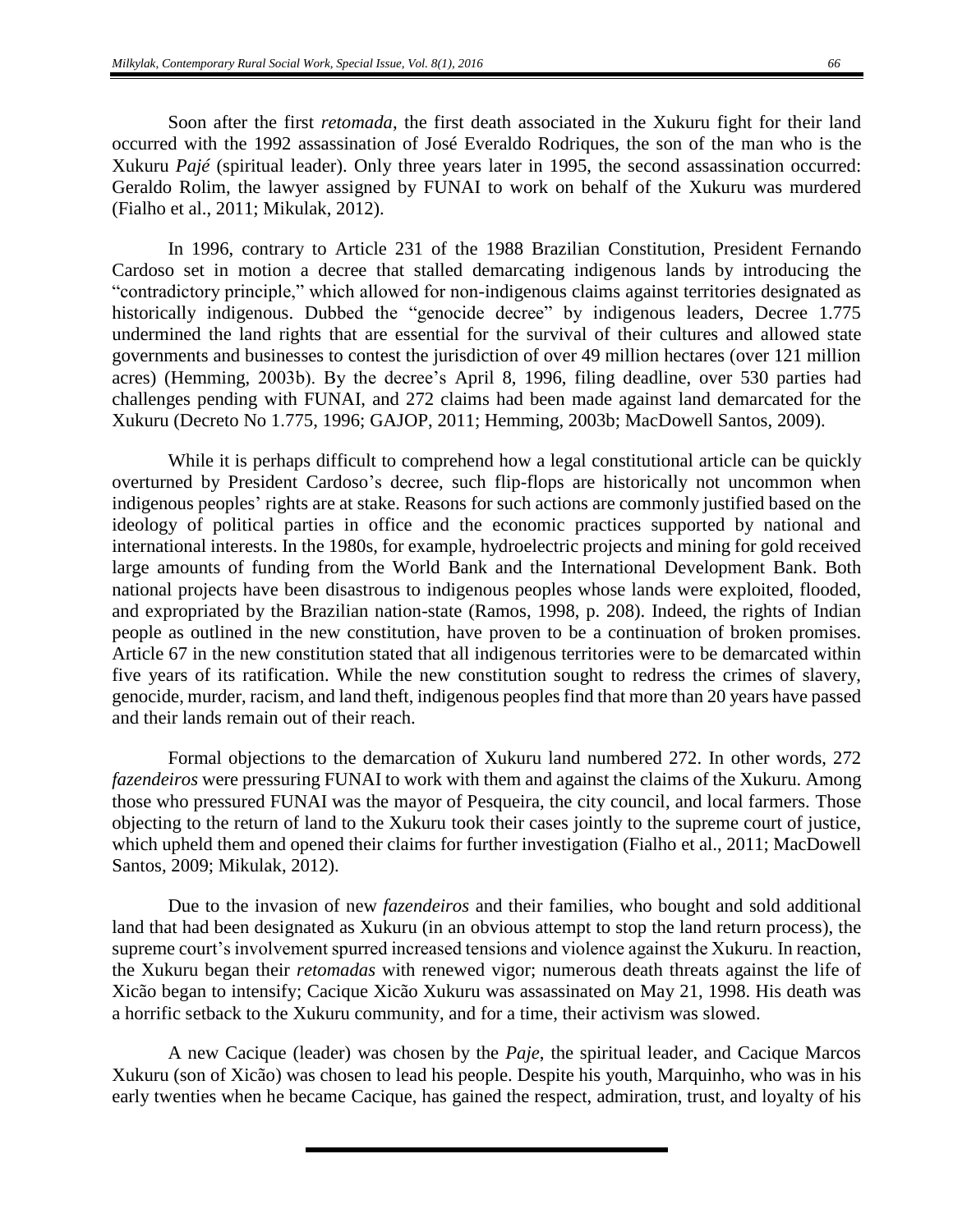people. Like his father, Marquinho is a leader in, and defender of, the indigenous human rights movement, not only in Brazil, but also throughout South America (Mikulak, 2012). Human rights observers argue that without the involvement of local NGOs such as CIMI (*Conselho Indigenista Missionário*), Amnesty International, and committed social scientists, more deaths would have been likely (Amnesty International 2005; 2011; CIMI, 2002). The participation in, and observation of, the *retomadas* by the Xukuru and those who have worked alongside them provided evidence of human rights violations by state and non-state actors.

During the 1990s when Xicão was the main protagonist in the articulation and promotion of Xukuru indigenous identity, the local political environment in Pernambuco sought to undermine and negate their authenticity in order to deny them the protection and legal rights outlined in the 1988 Brazilian Constitution's chapter on Indian rights (Brazilian Constitution 2010; Mikulak, 2012). In 1991, Francisco de Assis Santana (known as Chico Quelé), the leader of the *aldeia Pé de Serra* was murdered. The consecutive assassinations of Xukuru leaders and advocates have been documented by Amnesty International (2011), the Inter-American Commission for Human Rights (IACHR, 2009), The Cabinet for the Legal Assistance of Popular Organizations (GAJOP, 2011), and the Indigenous Missionary Counsel (CIMI, 2002). In March, 2003, a special commission to study the Xukuru situation was finally requested by the Defense Council for Human Rights (IACHR, 2004), Brazil. According to the Xukuru, CIMI advocates, and legal counsel for the Xukuru, their deaths are attributed to retaliation by non-Indian ranchers who felt justified in their actions – based on Brazil's long history of Indian assimilation policies. Indeed, it is common for large-scale farmers to argue that less than one-percent of Brazil's population is indigenous, and that they already "have" twelvepercent of the national territory. In reality, indigenous people own approximately 12 percent of Brazil's land, and they represent approximately 0.4 percent of the population (Ramos, 1998; USAID, 2011). To put this large distribution of land to such a small population of Indians into perspective, only one-percent of Brazil's population owns 45 percent of all of Brazil's territory (USAID, 2011). This analysis of land holdings corresponds to Brazil's national agendas for land production and development. Indigenous land use most often is in-sync with Brazil's aggressive, neo-liberal, global trade agendas of production and extraction of resources (Davis, 1977; Ramos, 1998; Silva, 2007).

Marquinho's responsibility as the new leader was to demand from the Brazilian authorities a continuation of the demarcation process of Xukuru ancestral lands and to achieve the removal of non-Indian ranchers who continued to inhabit their land. Following the path established by his father, Marquinho continued to lead his people in additional *retomadas.* The resident non-Indian ranchers responded by redoubling their resistance to ceding the land because of a growing interest in constructing the large religious tourism center in the *Aldeia de Cimbres* on Xukuru land. Needless to say, this project promised to be very profitable to local politicians and city councilmen.

The proposed tourism project was not accepted by the majority of the Council of Xukuru leaders, including Cacique Marcos Xukuru, since it would mean a renunciation of their ongoing effort to preserve Xukuru culture, land, and traditions, and would represent a betrayal of their collective historical memory and self-determination. Marquinho, representing his people, remained a strong objector to the interests of non-Indian ranchers, local politicians, and city councilmen, who proceeded to co-opt a small group of approximately 100 Xukuru, influencing them to support the tourism project, while promising them lucrative financial benefits. Events were to unfold that linked this rougue group to the attempted assassination of Cacique Marcos in 2003, the subsequent riot that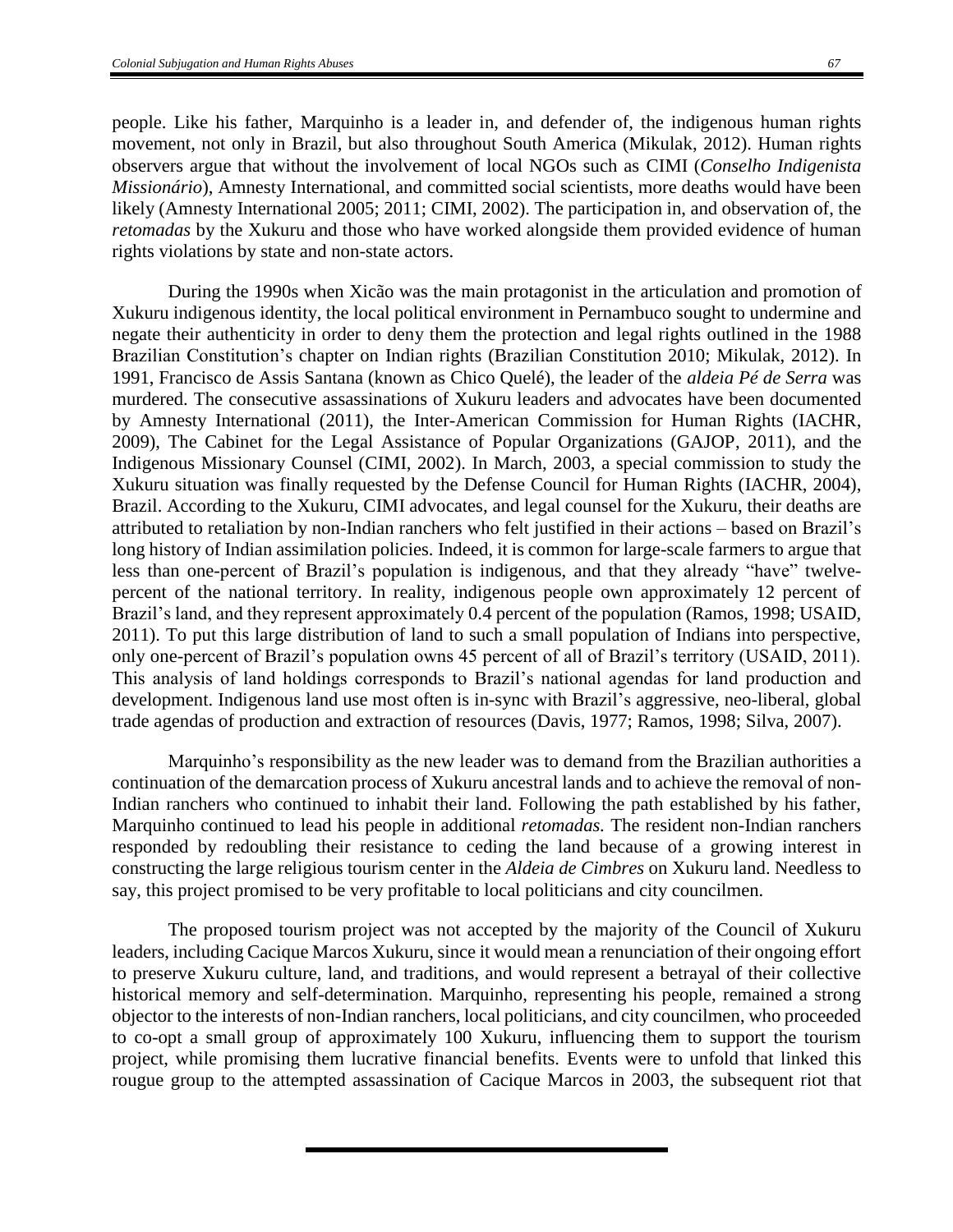ensued by the Xukuru, and the burning of the suspected assassin's homes and cars. Cacique Marcos Xukuru was eventually wrongfully charged for leading the revolt and its subsequent violence.

Marquinho and his mother, Zenilda Maria de Araújo, a nominee for the 2005 Nobel Peace Prize, began to receive death threats, which prompted a 2002 order by the Inter-American Commission on Human Rights (IACHR, 2009) charging that the Brazilian government take full measures to protect them. Despite the requests for protection and intervention by the Xukuru and the IACHR, the Brazilian government did not comply with the cautionary measures ordered by the IACHR. As a consequence, Cacique Marcos Xukuru was ambushed in February, 2003, in an assassination attempt led by José Lourival Frazão, who, along with approximately 100 Xukuru aligned against their Cacique. In this incident, Josenilson José dos Santos and Ademilson Barbosa da Silva, two young Xukuru men, were killed while protecting Cacique Marcos. Their deaths, however, allowed Cacique Marcos to escape, but not without injuries, at which time he was taken to the hospital in Pesqueira. When news of the ambush and the murders spread, approximately 1,000 Xukuru members spontaneously revolted, resulting in the plundering of the cars and houses of the people assumed to be involved in the ambush.

In 2007, this researcher began to investigate the case of Cacique Marcos Xukuru. As a country specialist for Amnesty International (AI), requests were made again to provide protection for the Cacique. Acting alone as a social-action researcher – not as a country specialist for AI – who was investigating indigenous rights and social justice, provisions were made by this researcher through independent state actors to provide "twenty-four/seven" protection by the Military Police for the Cacique when he was not on Indian lands.

This social-action research, carried out since 2007 in collaboration with local NGOs and the defense lawyer for Cacique Marcos Xukuru, Gilberto Marques, resulted in the drafting of a dossier that identified important human rights abuses by the state's judicial system and by the Federal Police in their investigation of the attempted assassination of Cacique Marcos Xukuru and the deaths of the two Xukuru young men in Pernambuco (personal communication, Cacique Marcos Xukuru, 2011).

The purpose of this article is to demonstrate the seriousness of judicial oversights in the case of the Xukuru that stem from three principal aspects of the legal processes during his trial: the curtailment of the Cacique's right to use all legal means to defend himself; the noticeable presupposition of his culpability (assumed prejudices against the Xukuru and their Cacique due to historical bias against Indians based on national policies aimed at determining Indian identity and subjectivity); and the de-politicization of pre-existing conflicts between Indians and non-Indian ranchers over Xukuru ancestral lands.

In collaboration with CIMI, further research reported that elite politicians and economic interests within the region of Pesqueira played a part in ensuring the legal criminalization of the Xukuru and the targeting of Cacique Marcos Xukuru as a provocateur rather than a victim of an assassination attempt. Forensic crime scene evidence by Federal Police at the scene of the assassination attempt did not occur; moreover, interviews of witnesses were not conducted. Research suggests that the rural environment of the Xukuru enabled such faulty evidence collection due to lack of management and supervision of the federal investigation in the field (personal communication with Gilberto Marques, 2011; personal communication with Sandro Lobo, Assistant Legal Counsel to CIMI, 2011).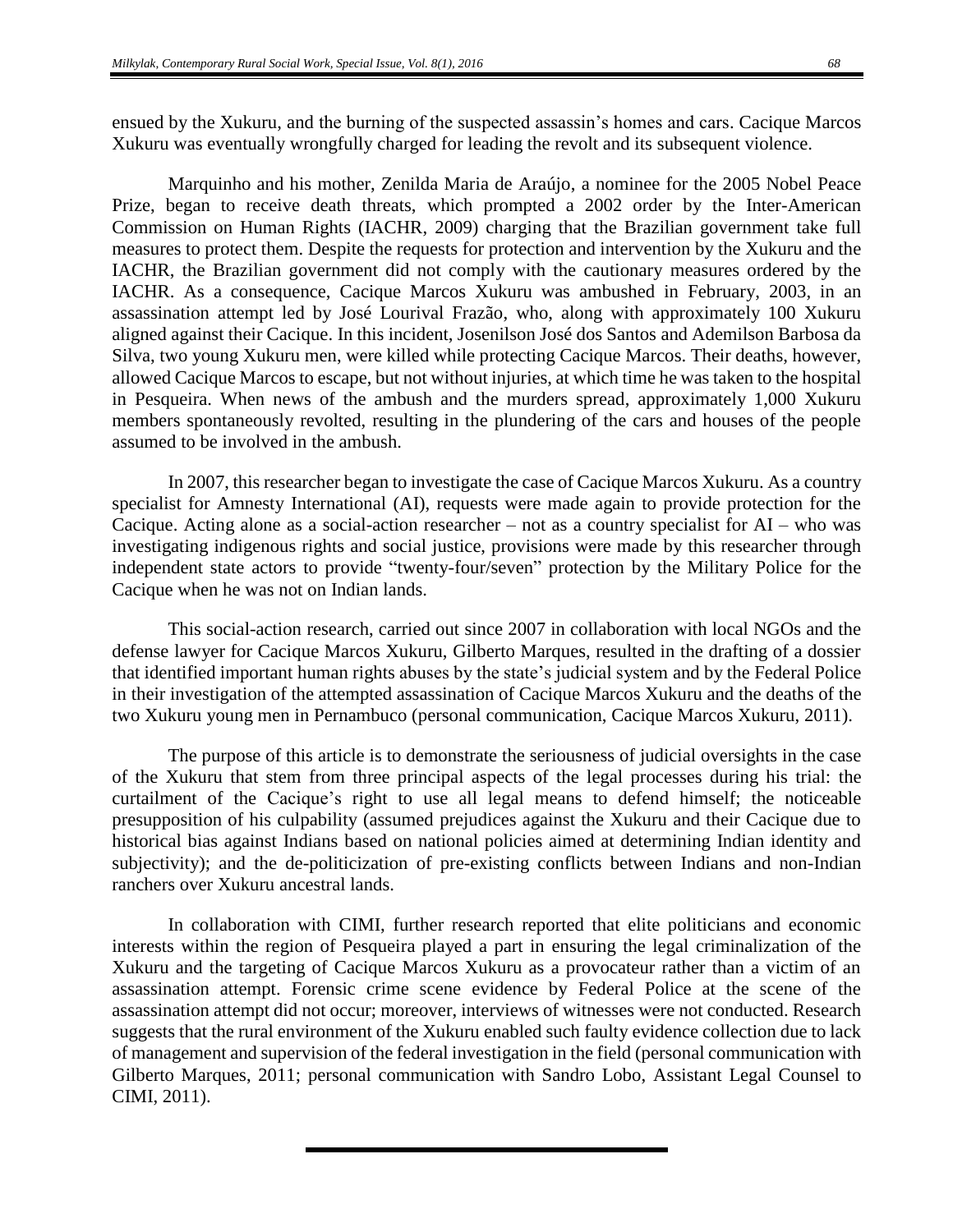During the court proceedings held in the city of Caruaru (approximately 74 miles west of Pesqueira), a clear restriction on the right to use all legal means available for Cacique Marcos Xukuru to defend himself was imposed; the court declined to hear the testimony of 152 witnesses, including the testimonies of Federal Deputy Fernando Ferro, and Assistant Head Federal Prosecutor Raquel Dodge. The elimination of witnesses ensured that questions raised regarding the actions and whereabouts of Cacique Marcos Xukuru – both during and after the Xukuru revolt – were not addressed. Indeed, the trial dismissed the occurrence of the attempted assassination altogether. Each witness that was excluded diluted the ability of the court to accurately analyze the alleged crimes against Cacique Marcos. The defense attorney (Gilberto Marques) and the Cacique's rights to a fair trial were left in an increasingly precarious state that eventually permitted the faulty construction of facts against him to be assumed correct by the judge. Both the Cacique and his defense lawyer's legal right to a fair trial were violated as outlined in the 1988 Brazilian Constitution's Indian Chapter, UNDRIP, and the ILO (Brazilian Constitution, 2010; ILO, 1989; personal communications, Gilberto Marques, 2010; 2011; UNDRIP, 2008).

Another important finding of this research is the presupposition of the culpability (presumption of guilt) of Cacique Marcos Xukuru, the *victim* of an attempted assassination. The federal police report stated that there was no attempted assassination, and that the deaths of the two murdered young men was due to internal feuds among the Xukuru, ignoring and/or suppressing evidence from the crime scene. In addition, the prosecution argued that Cacique Marcos was guilty based on the leadership he exhibited in advocating for his people as a human rights defender in his fight to regain Xukuru ancestral lands. Indeed, the assassination attempt on his life was not even considered, and the perpetrators of his assassination attempt were not sought. The involvement of political elites in attempting to develop a religious tourism site on Xukuru land was not allowed as evidence linked to the assassination attempt. Instead, the court focused on the destruction of the homes and property of the two male individuals who the Xukuru argued were the murderers that killed the two young Xukuru youth attempting to protect their Cacique (Fialho, Neves, & Figueiroa, 2011; personal communication with Sandro Lobo, 2011).

Evidence for the whereabouts of Cacique Marcos Xukuru's presence in the hospital in Pesqueira was not permitted; he was found by Xukuru farmers in the hills, his shirt and pants bloodied from injuries received as he ran through barbed wire fences while fleeing his assassins. The Cacique was not only unaware of the revolt, but also not present at the place and time during which it transpired, but the court considered him to be the principal actor who led his people in a revolt against those who were seen as his attempted assassins.

The argument in support of attributing responsibility to Cacique Marcos was additionally based on ideas that conflated his tribal leadership role (as an individual) and his supposed command over the Xukuru people (the collective). Evidence introduced in the trial, such as spent shell casings left at the scene of the crime, the bodies of the two Xukuru young men, and Cacique Marcos Xukuru's injuries (all of which would have palpably supported his defense), was either not collected, lost, or poorly processed, and was summarily dismissed by the court (personal communication with Gilberto Marques, 2011).

The Xukuru community, having experienced a spate of assassinations over a nine-year period and numerous death threats, reacted spontaneously with a justified sense of grief and anger as they evicted those suspected of attempting to murder their young chief. The deaths of two, unarmed young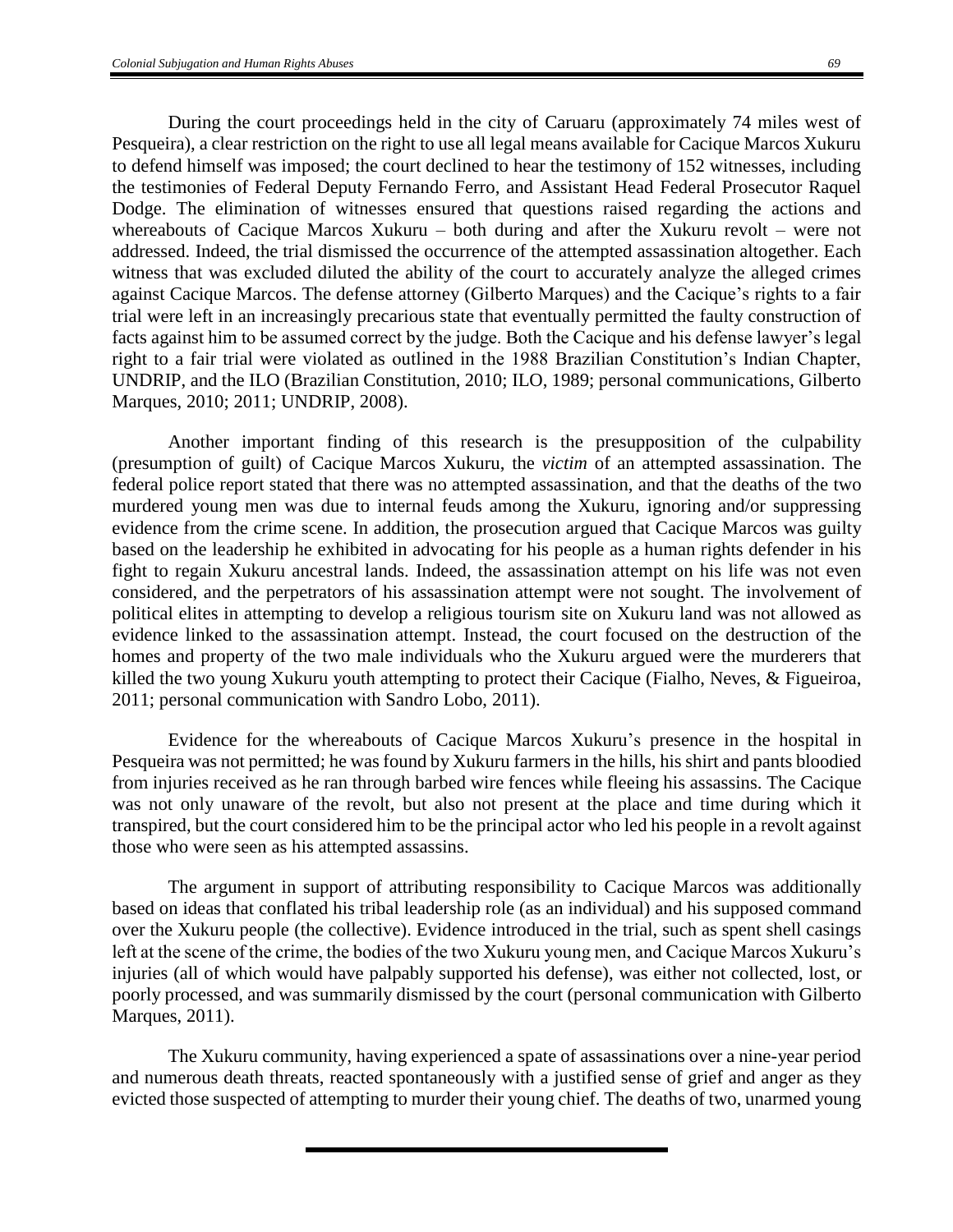Xukuru men as they attempted to protect their chief, increased the sorrow experienced by the community. The accused assassin José Lourival Frazão spent one year in prison, and was released. According to Cacique Marcos Xukuru, the other perpetrator, Frazão, has disappeared, for which his whereabouts are currently unknown. Details of the attempted assassination are still unknown, and no further investigations have been forthcoming, ostensibly leaving others who may also be responsible free and at large.

Finally, the proceedings reveal a complete de-politicization of the underlying land rights conflicts between the Xukuru and non-Indian ranchers. Having considered the ambush of the Cacique a mere isolated, contingent occurrence with its true motives obscured – but assumed to be caused by internal feuding – the court interpreted the Xukuru tribe's reaction as a disturbance lacking motive, and as an act of unprovoked hatred. The failure to consider any political context is one more example of a complete abdication of responsibility by the relevant authorities regarding conflicts in the region (personal communication with Gilberto Marques, 2010; 2011).

According to Gilberto Marques, lawyer for the defense of Cacique Marcos Xukuru, failures by FUNAI, the federal police and the public ministry historically contributed to the violence perpetrated against the Xukuru and their leaders. FUNAI repeatedly delayed the identification, compensation, and eviction of non-Indian farmers from demarcated Xukuru territories, and they failed to participate in the planning of *retomadas* and to provide critical information about potential threats that resulted in the deaths of leaders, activists, and of the two Xukuru youth who attempted to protect Cacique Marcos Xukuru.

Further violations of forensic criminal investigation procedures and judicial protocols were attributed to the failure of the federal police to investigate the attempted murder of Cacique Marcos Xukuru and the criminalization of additional Xukuru leaders. Lack of verification of facts under investigation, failure to provide a valid motive for crimes committed, and clear bias against the Xukuru was demonstrated by the federal police who "investigated" the attempted assassination of Cacique Marcos Xukuru. Indeed, the federal police prioritized the assessment of material damages that occurred in the Xukuru riot against those believed to have planned the attempted assassination of their Cacique, ignoring proper procedures for crime-scene evidence collection and accounts from eyewitnesses (personal communication with Gilberto Marques, 2011).

Finally, the Brazilian Secretariat of the National Council for the Defense of the Rights of the Human Person (CDDPH, 2003) and his team in Recife reviewed the proceedings of Cacique Marcos's trial and determined that the legal processes against him and other Xukuru leaders were contaminated at their source by a botched and prejudiced investigation. The CDDPH argued that the trial and conviction of Cacique Marcos Xukuru was an act of institutional violence seeking to construe them (the Xukuru) as ". . . dangerous people who do not respect the state because of their human rights activism" (CDDPH, 2003; personal communication with Gilberto Marques, 2010). In addition, the CDDPH stated that the defense for the accused was pressured by the trial judge not to hear the testimony of 152 enrolled witnesses (all of whom had been scheduled by the judge to be heard on a single day; an obviously impossible feat!); all witnesses for the prosecution were allowed to give their testimony. Prior to the end of the trial, the judge was transferred to another federal court, and the sentence levied against Cacique Marcos Xukuru was issued by a newly arrived judge, violating the legal principle of knowing in advance the physical identity of the judge who will preside and levy a legal sentence against the accused (personal communication with Gilberto Marques, 2010; 2011).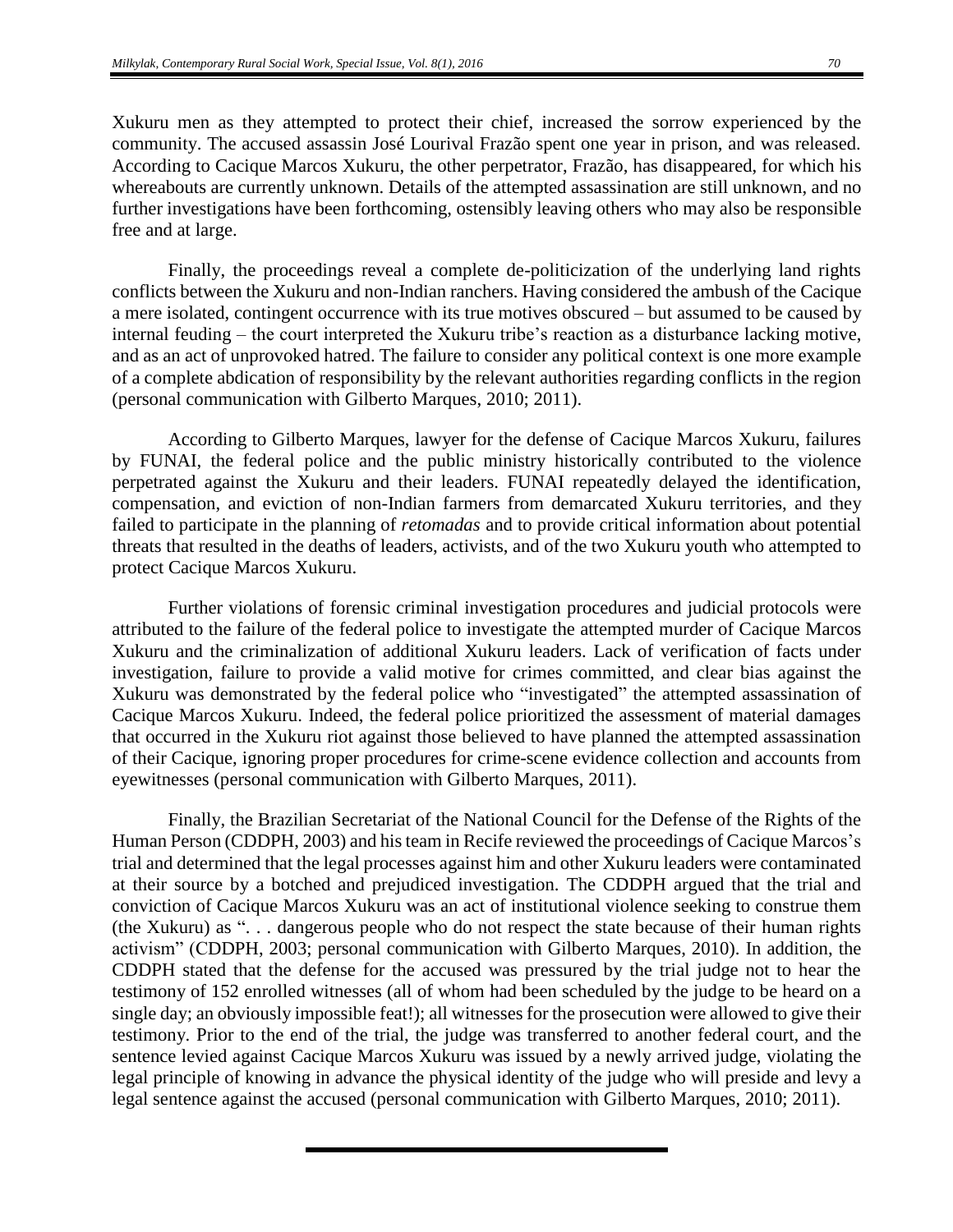# **Violations of International Human Rights Norms**

This research found that the trial proceedings demonstrated a broad context of violations of international norms. These violations can best be understood in light of the provisions of the following international human rights documents of which Brazil is a state-party:

- The Declaration on the Rights of Indigenous Peoples
- The Universal Declaration of Human Rights
- The International Covenant on Civil and Political Rights
- The Convention for the Elimination of All Forms of Racial Discrimination
- The Declaration on the Right and Responsibility of Individuals, Groups, and Organizations of Society to Promote and Protect Universally Recognized Human Rights and Fundamental Freedoms
- The International Labor Organization Convention on Indigenous and Tribal Peoples (ILO 169, 1989)

According to UNDRIP, Indian peoples are equal to all other peoples, and have the right to be free from all kinds of discrimination in the attribution and assurance of their rights and their identities. Indeed, Article 40 of UNDRIP guarantees that:

Indigenous peoples have the right to access to, and prompt decision through, just and fair procedures for the resolution of conflicts and disputes with States and other parties, as well as to effective remedies for all infringements of their individual and collective rights. Such a decision shall give due consideration of the customs, traditions, rules, and legal systems of the indigenous peoples concerned and international human rights (UNDRIP Article 40, 2008).

This research provides evidence that the Xukuru case must not be isolated from the context of insecurity and unjustified delays in the process of demarcation of their indigenous lands and effective transfer of traditional territory to indigenous communities, and that trials against indigenous leaders for their activism for cultural, political, and self-determination rights must be historically contextualized within legal proceedings against them (Fialho et al., 2011; MacDowell Santos, 2009; Mikulak, 2011; 2012). Accordingly, Article 27 of UNDRIP affirms that:

States shall establish and implement, in conjunction with indigenous peoples concerned, a fair, independent, impartial, open and transparent process, giving due recognition to indigenous peoples' laws, traditions, customs, and land tenure systems, to recognize and adjudicate the rights of indigenous peoples pertaining to their lands, territories, and resources, including those which were traditionally owned or otherwise occupied or used. Indigenous peoples shall have the right to participate in this process (UNDRIP, 2008).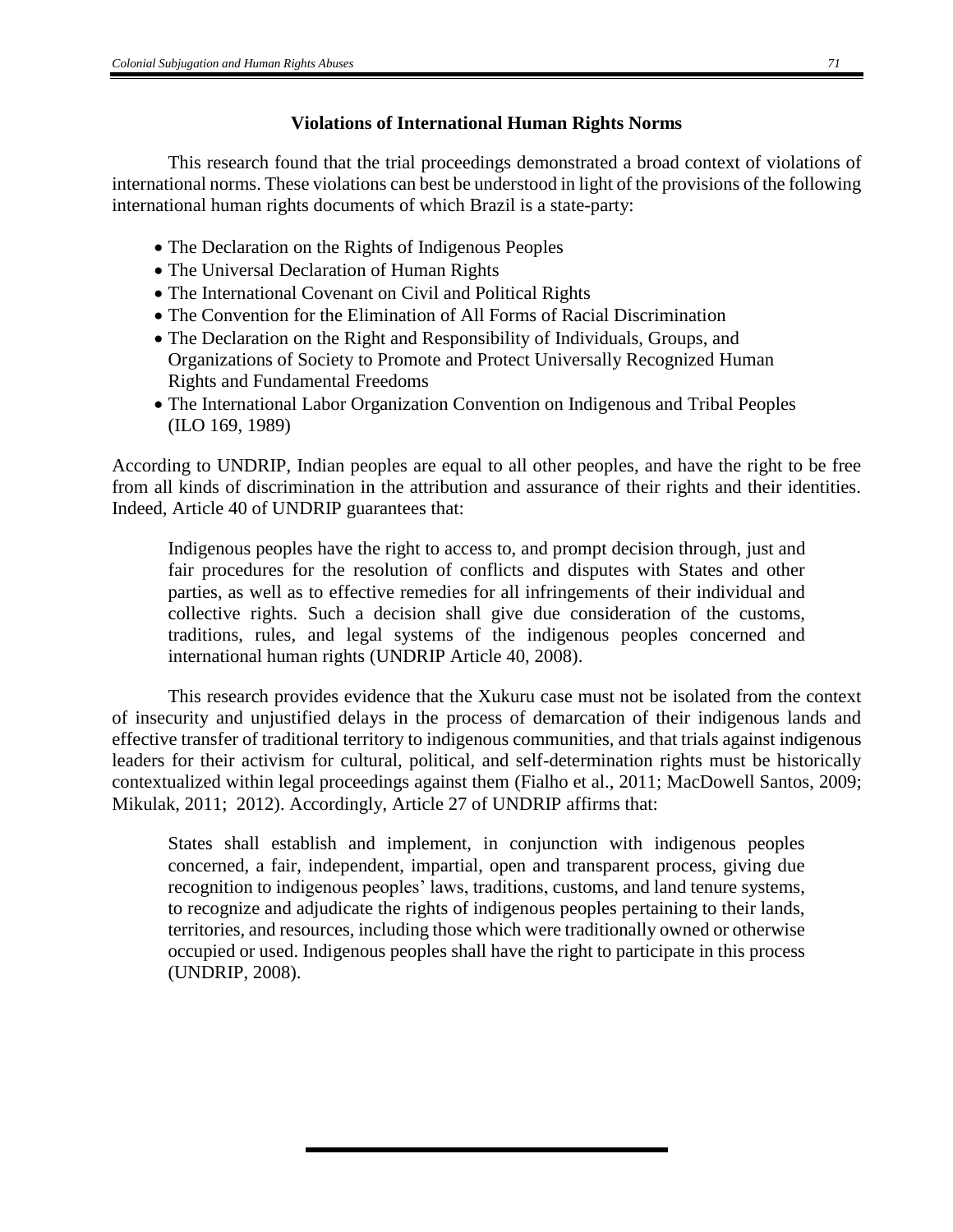#### **Conclusions about State Violence against the Xukuru**

Associate Professor of Sociology Cecilia MacDowell Santos at the University of San Francisco states:

In the case of the Xukuru...a strong implementation and hegemony of a mono-cultural and individualist perspective of indigenous human rights has been demonstrated...[and] this perspective is legitimated by laws…that are still in effect and are linked to a colonial past of authoritarian power structures within the state and within Brazilian society (MacDowell Santos, 2009).

MacDowell Santos' scholarly article is one of the rare academic texts in English that addresses the Xukuru do Ororubás' human rights case from a human rights and historical perspective. Her article articulates Brazil's national policies related to the maintenance of a homogenous identity based on the policy of "whitening" this multicultural population (MacDowell Santos, 2009).

MacDowell Santos argues that social science research, particularly social action research, needs to conduct comparative analysis on state organizations that investigate, document, collect, and handle trial evidence, and bring to trial cases for the human rights of indigenous peoples. Such a body of research should include different states and regions, particularly rural, isolated regions, within Brazil and across Latin America. This researcher found that an examination of legal, social, and political processes used within Brazil's national courts can identify different situations and/or degrees of heterogeneous state actions that violate international human rights norms (personal communication with Gilberto Marques, 2011; Speed, 2006). Investigations of this kind could be especially helpful in identifying and comprehending obstacles and conditions linked to oppressive state actions against indigenous peoples. MacDowell Santos' research provided this researcher with helpful tools to collect data that assisted in the defense of individuals acting as human rights defenders seeking the collective rights of their peoples (MacDowell Santos, 2009).

The results of this research led to the submission of a dossier of findings of human rights abuses against the Xukuru to the American Anthropological Association's Committee for Human Rights (AAA-CfHR, 2010). Subsequent vetting by the AAA-CfHR led to the public support by the AAA of the Xukuru indigenous peoples with letters and appeals sent to the 5<sup>th</sup> Regional Tribunal in Recife and to the Governor of the State of Pernambuco. The good news in terms of the successful activism of the Xukuru, and the results of this social action research, came in October, 2012: the American Anthropological Association's public stance called for the inclusion of historical state violence against the Xukuru in terms of achieving a fair and just trial, notifying the Tribunal that the actions of the court were being observed internationally. Due in part to this research and the collaborative activism of Brazilian academics and social justice activists, the  $5<sup>th</sup>$  Regional Tribunal in Recife, under appeal, dropped the criminal charges against all of the Xukuru leaders, including Cacique Marcos Xukuru.

The Brazilian judicial system's capacity and willingness to adjudicate – fairly and impartially – indigenous legal cases, especially those involving land demarcation rights, is unfairly biased toward a colonial model that favors land owned by wealthy productive farmers. International human rights norms that define the rights of indigenous peoples to use their lands according to traditional cultural values are often ignored and unacknowledged by Brazilian judges who, more than likely, are not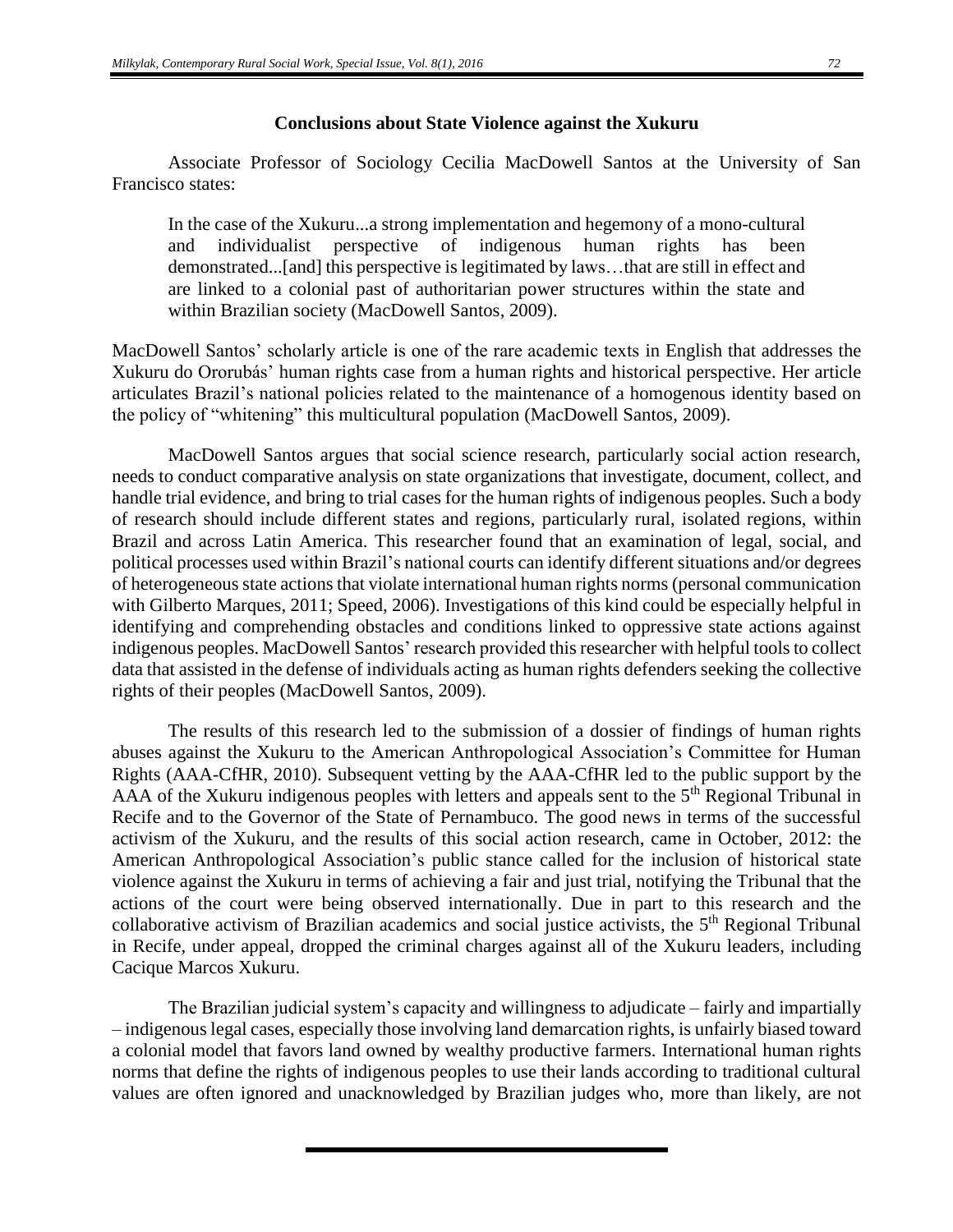encouraged to "bend the arch of justice" toward indigenous peoples' rights, rather than toward nationstates capitalist production.

The assassination of Xicão Xukuru not only provided a catalyst in strengthening the Xukuru in their fight for the return of their traditional territories, but also led to the indignity and fear that drove the spontaneous riot after the attempted assassination of his son, Cacique Marcos Xukuru. Xicão's tragic murder ignited a powerful engine for the continuation of the Xukuru fight for their land, as well as the right to determine the trajectory of their cultural lives as indigenous Xukuru.

While the government-sanctioned criminalization of the Xukuru has led to the judicial condemnation of many of their leaders by the federal justice system, such actions have fortified the Xukurus' knowledge of their courage and led to the martyrdom of Xicão Xukuru. Xicão's leadership, participation in the national Indian movement during the 1980s, and his willingness to stand for the legal rights of his people continues to inspire and inform the Xukuru.

Indeed, the *Plantacão* (planting of Xicão into the earth – the Xukuru do not "bury" their dead: they are planted in the ground and produce the continuation of the life force) of Cacique Xicão occurred on May 20, 1998 (Fialho, Neves, & Figueiroa, 2011). He was ritually planted in the symbolic location of *Pedra do Rei* (Rock of the King) in the village of *Pedra D'Água* (literal translation is Rock of the Water). For the Xukuru, death is not the final event of life; rather, it is perceived as a transitional continuation from one's physical place in the world, leaving the visible or physical experience for the invisible actuality that brings life into concrete being. To the Xukuru, Xicão's implanted body in the earth continues to produce the fruits of wisdom that inform Cacique Marcos Xukuru and his people in their daily life and potentially other indigenous peoples living in the northeastern regions of Brazil (personal communication with Cacique Marcos Xukuru, 2012).

While Xicão was planted in the sacred earth at *Pedra do Rei*, the perspective of the Xukuru remains: Their connection to the earth and their land is a fundamental principle that is pragmatically understood in their daily life. Land is, as non-Indian academics would claim, a "marker" of their identity. To the Xukuru, land *is* their relationship to the *encantadas* (spirits and ancestors). Accordingly, for the Xukuru successful community and social relationships can only occur through their relationship with the land, which passes wisdom through the bodies of their ancestors on to their progeny. For the Xukuru, communication with their ancestors occurs every day – it is emitted from the earth, and brought forth with each new infant. In this system, nothing exists without the realization and practice of their connection to their land. In actuality, the Xukuru live in perpetuity – both in the now, and in and through, their ancestors – via the earth (personal communication with Cacique Marcos Xukuru, 2011).

The importance of understanding Indigenous Xukuru perspectives about life and death are critical to the understanding of the events surrounding the attempted assassination of Cacique Marcos Xukuru and his subsequent trial. The world view of the Xukuru, their understanding of life in perpetuity, their conversations with their land and their ancestors, must be considered as authentic and actual within the Brazilian legal system if justice for ethnic diversity is to be achieved.

The successful outcome of the  $5<sup>th</sup>$  Regional Tribunal's appeal can be considered a victory for indigenous people not only in Brazil, but also around the world in terms of recognizing the inherent rights to land, dignity, justice, and equality within the nation-states where they live. The success of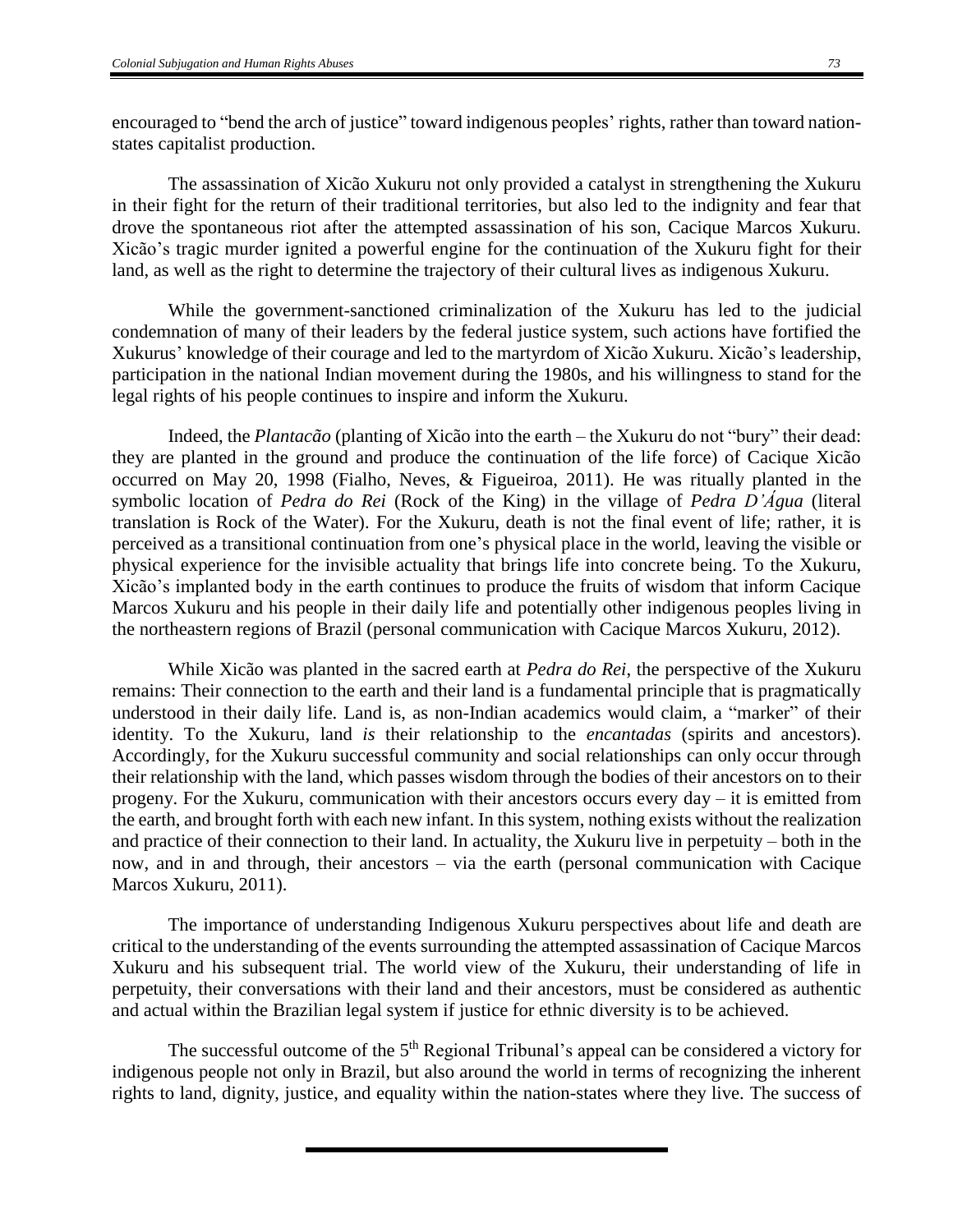their appeal was in part made possible by social science applied research in collaboration with various NGOs and non-state actors, acting as witnesses to injustices occurring in rural locations, often hidden from public notice. While the paradigm that embodies and informs the Xukuru in terms of life and death was not part of the legal proceedings that criminalized and eventually decriminalized them, could it not be said that the leadership and social charisma of Xicão, the Xukuru extension of life into death, and the agency of ancestral discourses with the living proved to be effective in the end? As a consequence of justice being rendered to first-nation peoples, the injustices of colonial history are diminished, and the potential for new paradigms of justice are, in part, realized.

## **References**

- Almeida, E. (1997). *Xukuru, filhos da mãe natureza: Uma história de resistência e luta*. Olinda, Brazil: Centro de Cultura Luiz Freire Projeto Xukuru.
- American Anthropological Association Committee for Human Rights. (2010). Retrieved from <http://new.aaanet.org/cmtes/cfhr/Xukuru-Letter.cfm>
- Amnesty International Brazil. (2005). Foreigners in our own country: Indigenous peoples in Brazil. Retrieved from [http://www2.ohchr.org/english/bodies/cescr/docs/info](http://www2.ohchr.org/english/bodies/cescr/docs/info-ngos/AI_Brazil_42_2.pdf)[ngos/AI\\_Brazil\\_42\\_2.pdf](http://www2.ohchr.org/english/bodies/cescr/docs/info-ngos/AI_Brazil_42_2.pdf)
- Amnesty International Report 2011. (2011). The state of the world's human rights. Retrieved from [http://files.amnesty.org/air11/air\\_2011\\_full\\_en.pdf](http://files.amnesty.org/air11/air_2011_full_en.pdf)
- Amnesty International Annual Report. (2014). Brazil: The state of the world's human rights: Brazil. Retrieved from<https://www.amnesty.org/en/countries/americas/brazil/report-brazil/>
- Basso, K. (1979). *Portraits of "the Whiteman": Linguistic play and cultural symbols among the western Apache*. Cambridge, Massachusetts: Cambridge University Press, pp. 4-6.
- Benson, P., & O'Neill, K. L. (2007). Facing risk: Levinas, ethnography, and ethics. *Anthropology of Consciousness, 18*(2), 29-55.
- Bourgois, P. (1990). Confronting anthropological ethics: Ethnographic lessons from Central America. *Journal of Peace Research, 27*(1), 43-54.
- Brazilian Constitution. (1934). República federativa de Brasil:Constitución política de 1934. Retrieved from<http://pdba.georgetown.edu/Constitutions/Brazil/brazil34.html>
- Brazilian Constitution. (2010). Retrieved from [http://www.stf.jus.br/repositorio/cms/portalstfinternacional/portalstfsobrecorte\\_en\\_us/anexo](http://www.stf.jus.br/repositorio/cms/portalstfinternacional/portalstfsobrecorte_en_us/anexo/constituicao_ingles_3ed2010.pdf) [/constituicao\\_ingles\\_3ed2010.pdf](http://www.stf.jus.br/repositorio/cms/portalstfinternacional/portalstfsobrecorte_en_us/anexo/constituicao_ingles_3ed2010.pdf)
- Brasileiro, S., Ferreira, I., & Fialho, V. (1998). *Estratégias e tentativas de regularização da terra indígena Xukuru.* Recife, Brazil: ANAI.
- CDDPH. (2003). National council for the defense of the rights of the human person. Retrieved from [http://www.prr5.mpf.mp.br/prr5/conteudo/espaco/prr5/pecas/os\\_xucuru\\_a\\_a\\_violencia.pdf](http://www.prr5.mpf.mp.br/prr5/conteudo/espaco/prr5/pecas/os_xucuru_a_a_violencia.pdf)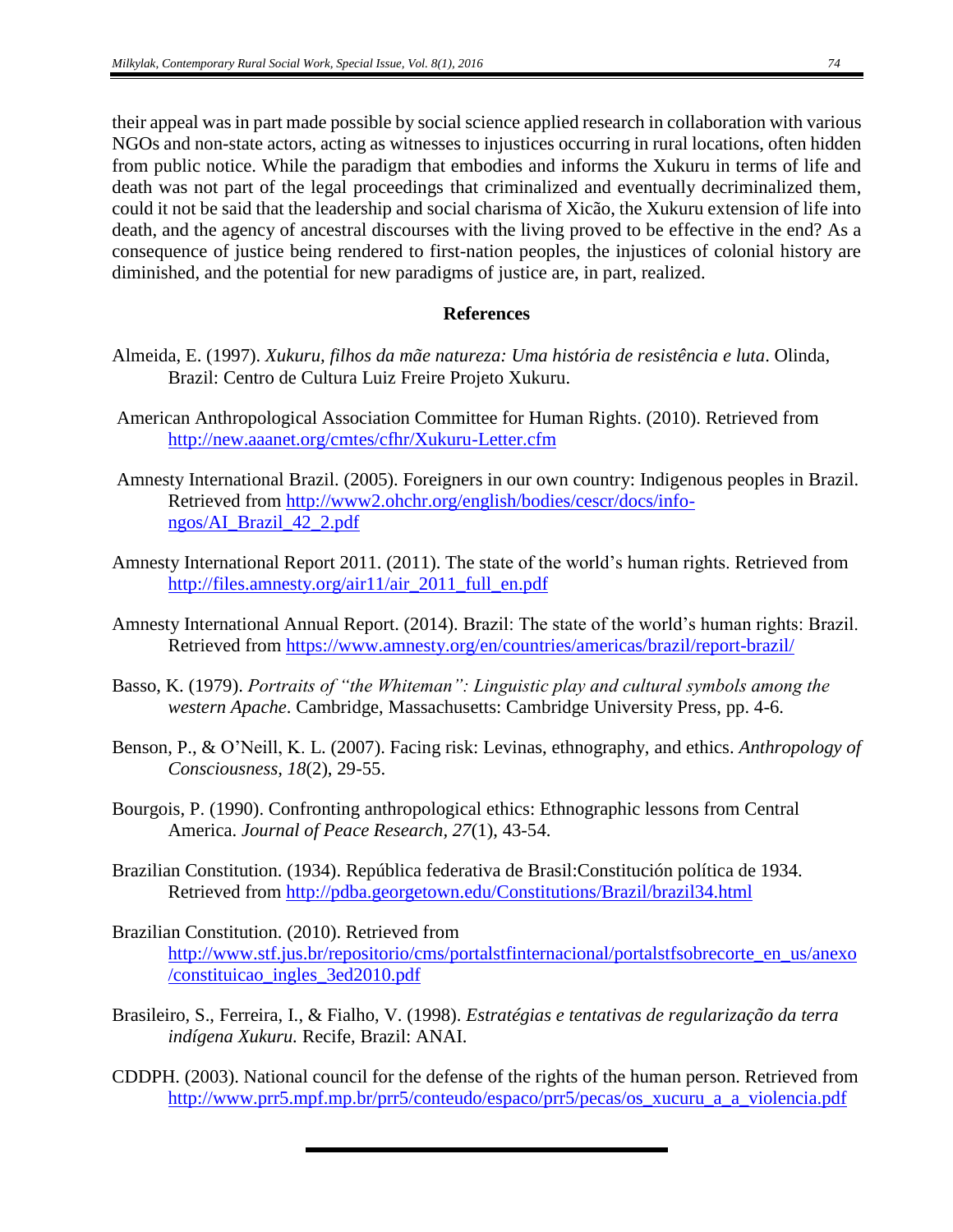- CIMI. (2002). (Concelho Indigenista Missionário). Personal communication with Assistant Attorney Sandro Lobo.
- Concelho Indigenista Missionário. Newsletter No. 866: Chief of the Xukuru people sentenced prior to his defense witnesses' testimony. (2011). Retrieved from [http://www.cimi.org.br/site/pt](http://www.cimi.org.br/site/pt-br/?system=news&action=read&id=3881)[br/?system=news&action=read&id=3881#](http://www.cimi.org.br/site/pt-br/?system=news&action=read&id=3881)
- Cockcroft, J. (1989). *Neighbors in turmoil: Latin America.* New York, New York: Harper Collins.
- Davis, H. S. (1977). *Victims of the miracle: Development and the Indians of Brazil*. Cambridge, Massachusetts: Cambridge University Press.
- de la Peña, G. (2005). Social and cultural policies toward indigenous peoples: Perspectives from Latin America. *Annual Review of Anthropology, 34*, 717-739.
- Decreto No 1.775. (1996). Presidência da república, subchefia para assuntos juridicos. Retrieved from [http://www.planalto.gov.br/ccivil\\_03/decreto/D1775.htm](http://www.planalto.gov.br/ccivil_03/decreto/D1775.htm)
- Feldman, A. (1995). Ethnographic states of emergency. In C. Nordstrom & A. Robben (Eds.), *Fieldwork under fire: Contemporary studies of violence and survival*. Berkeley, California: University of California Press.
- Fialho, V. (1992). *As fronterias do ser xukuru: Estratégias e conflitos de um grupo indígena no nordeste.* Unpublished manuscript, MN/UFRJ, Recife, Brazil.
- Fialho, V., Neves, R., & Figueiroa, M. (2011). *Plantaram Xicão: Os Xukuru do Ororubá e a criminalização do direito ao território*. Manaus, Brazil: PNCSA-UEA/UEA Edições.
- Fundação Nacional do Índio. (1967). Retrieved from [http://www.funai.gov.br/index.php/quem](http://www.funai.gov.br/index.php/quem-somos)[somos](http://www.funai.gov.br/index.php/quem-somos)
- GAJOP. (2011). Cabinet for the legal assistance of popular organizations. Retrieved from [http://www.gajop.org.br/programas\\_DHinternacional\\_relatorios.php](http://www.gajop.org.br/programas_DHinternacional_relatorios.php)
- Gabinete de Assessoria Jurídica rs Organizações Populares. (2011). *Democracia, direitos humanos e mediação de conflitos: Do local ao internacional*. Retrieved from [https://www.academia.edu/4142362/Xucuru\\_do\\_Ororub%C3%A1\\_e\\_Direitos\\_Humanos\\_d](https://www.academia.edu/4142362/Xucuru_do_Ororub%C3%A1_e_Direitos_Humanos_dos_Ind%C3%ADgenas_lutas_pela_terra-seguran%C3%A7a_e_Estado_no_Brasil) [os\\_Ind%C3%ADgenas\\_lutas\\_pela\\_terra-seguran%C3%A7a\\_e\\_Estado\\_no\\_Brasil](https://www.academia.edu/4142362/Xucuru_do_Ororub%C3%A1_e_Direitos_Humanos_dos_Ind%C3%ADgenas_lutas_pela_terra-seguran%C3%A7a_e_Estado_no_Brasil)
- Gledhill, J. (1999). Moral ambiguities and competing claims to justice: Exploring the dilemmas of activist scholarship and intervention in complex situations. In host publication.
- Gomez, M. P. (2000). *The Indians and Brazil*. Gainesville, Florida: University Press of Florida.
- Graham, L. R. (2002). How should an Indian speak? Amazonian Indians and the symbolic politics of language in the global public sphere. In D. B. Warren & .J. E. Jackson (Eds.), *Indigenous movements, self-representation, and the state in Latin America*. Austin, Texas: University of Texas Press.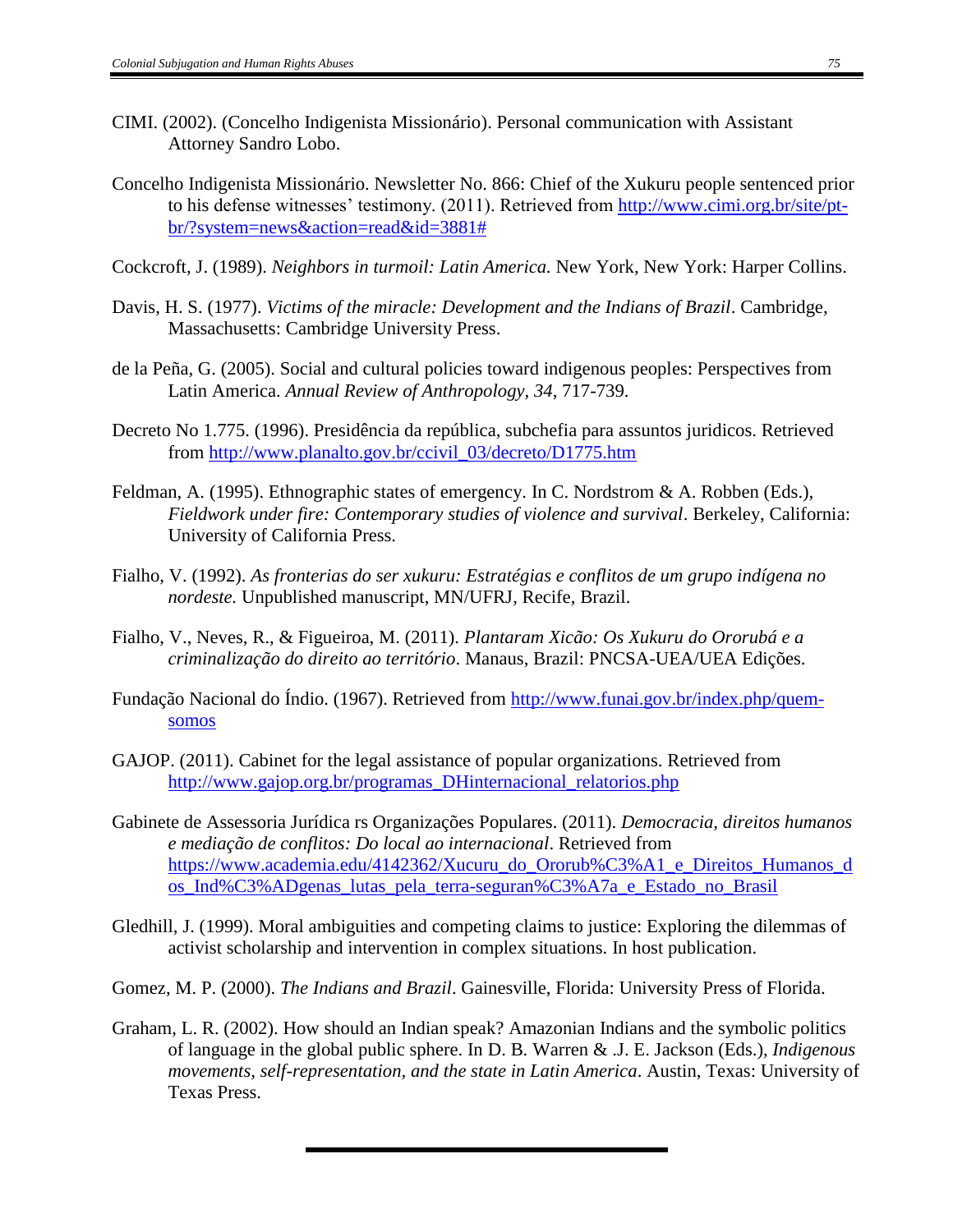- Hanchard, M. (Ed.). (2005). *Racial politics in contemporary Brazil.* Durham, North Carolina: Duke University Press.
- Hemming, J. (2003a). A fresh look at Amazon Indians: Karl von den steinen and curt nimuendajú: Giants of Brazilian Anthropology. *Tipití: Journal of the Society for the Anthropology of Lowland South America, 1*(2), 163-178.
- Hemming, J. (2003b). *Die if you must: Brazilian Indians in the 21st century*. Oxford, United Kingdom: Pan Books.
- Hodgson, D. L. (2002). Introduction: Comparative perspectives on the indigenous rights movement in Africa and the Americas. *American Anthropologist, 104*(4), 1037-1049.
- Hoffman French, J. (2004). Mestizaje and law making in indigenous identity formation in Northeastern Brazil: After the conflict came the history. *American Anthropologist, 106*(4), 663-674.
- Hohenthal, W. (1958). Notes on the Shucurú Indians of Serra de ARAROBÁ. Pernambuco, Brazil: Revista do Museu Paulista, N. S. Sao Paulo, V. 8.
- Instituto Brasileiro de Geografia e Estatíca. (2015). Retrieved from [http://cidades.ibge.gov.br/xtras/perfil.php?codmun=2610905&lang=\\_EN](http://cidades.ibge.gov.br/xtras/perfil.php?codmun=2610905&lang=_EN)
- Ignatieff, M. (2001). The attack on human rights. *Foreign Affairs, 80*(6), 102-116.
- Inter-American commission on human rights. (2004). Report on the situation of human rights defenders in the Americas. Retrieved from <http://www.cidh.org/countryrep/Defenders/defenderschap5.htm>
- Inter-American commission on human rights. (2009). Relatorio No 98. Retrieved from <https://cidh.oas.org/annualrep/2009port/Brasil4355.02port.htm>
- International labor organization. (1989). Indigenous and tribal peoples convention 169. Retrieved from [http://www.ilo.org/dyn/normlex/en/f?p=1000:12100:0::NO::P12100\\_INSTRUMENT\\_ID:3123](http://www.ilo.org/dyn/normlex/en/f?p=1000:12100:0::NO::P12100_INSTRUMENT_ID:312314) [14](http://www.ilo.org/dyn/normlex/en/f?p=1000:12100:0::NO::P12100_INSTRUMENT_ID:312314)
- International labor organization. (1957). Indigenous and tribal people's convention C107. Convention concerning the protection and integration of indigenous and other tribal and semi-tribal populations in independent countries. Retrieved from <http://www.ilo.org/indigenous/Conventions/no107/lang--en/index.htm>
- Jones, J. (2011). Who are we? Producing group identity through everyday practices of conflict and discourse. *Sociological Perspectives, 54*(2), 139-162.
- Kovats-Bernat, C., J. (2002). Negotiating dangerous fields: Pragmatic strategies for fieldwork amid violence and terror. *American Anthropologist, 104*(1), 208-222.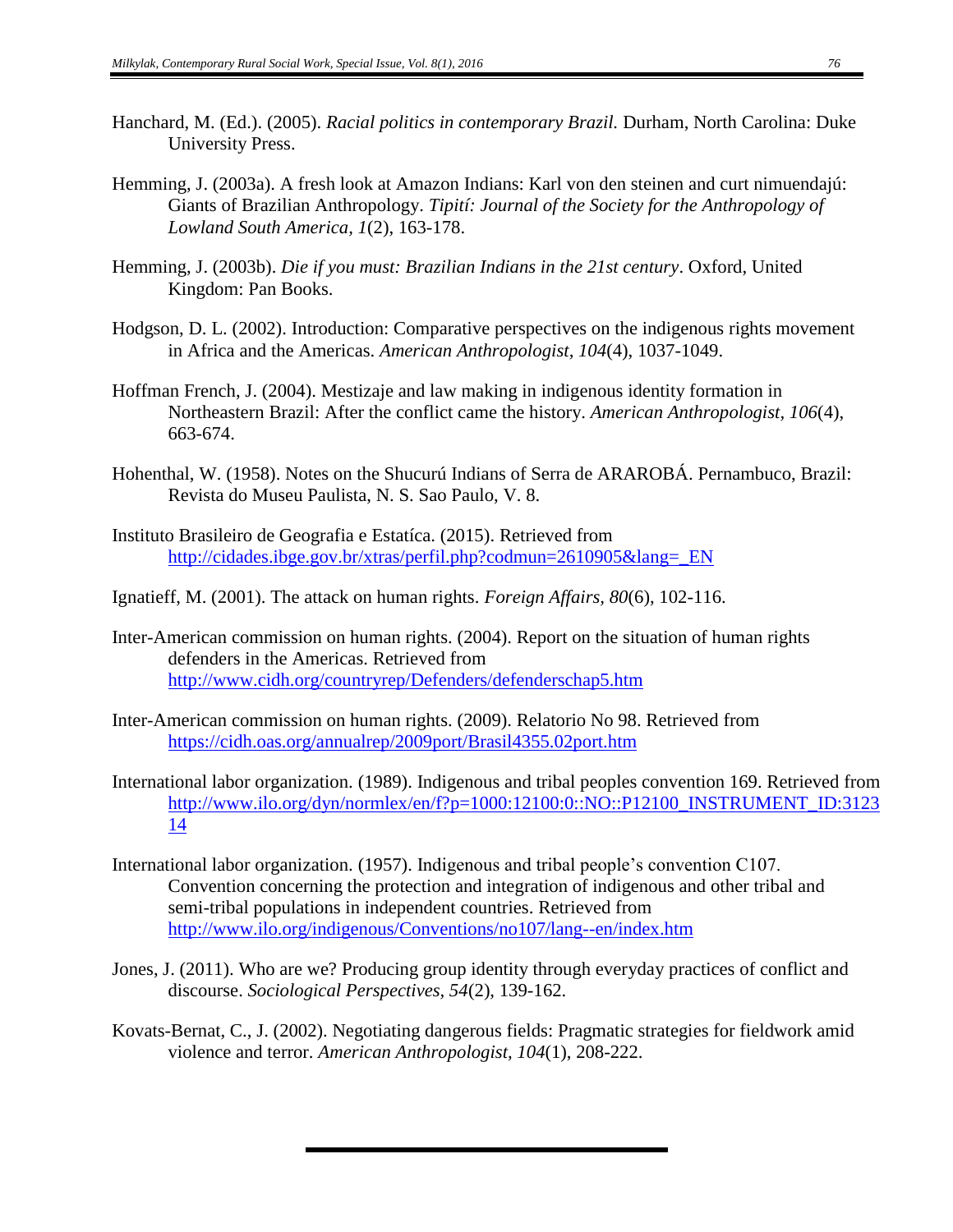- Lobo, S. (2011) Conselho indigenista missionário, Assistant Legal Council. (CIMI). Personal communication.
- Lombardi, T., Simoni, A., Estanislau, B., & Arruti, J. M. (2013). Ethnicity and race data collection at some Latin American countries census. Retrieved from https://www.academia.edu/10286233/Ethnicity and race data collection at some Latin [American\\_countries\\_census](https://www.academia.edu/10286233/Ethnicity_and_race_data_collection_at_some_Latin_American_countries_census)
- Lima de Portal, F. (2009). *Saúde e ambiente entre os indios Xukuru de Ororubá observações preliminares. Colóquio de história da UFRPE - "Brasil e Portugal: Nossa história ontem e hoje"* (Masters). Available from<http://www.cpqam.fiocruz.br/bibpdf/2009lima-tfp.pdf>
- MacDowell Santos, C. (2009). *Indigenous struggles for land security, human rights, and the state: The case of the Xukuru in Brazil.* Unpublished manuscript. University of San Francisco, San Francisco, California.
- Melatti, J., D. (2007) *Índios do Brasil*. Sáo Paulo, Brazil: Universidade de Sáo Paulo.
- Mikulak, M. (2007). The political economy of everyday life: Working children in Curvelo, Minas Gerais, Brazil. *Journal of Humanities and Social Sciences, 1*(2). Retrieved from <http://www.scientificjournals.org/journals2007/articles/1127.pdf>
- Mikulak, M. (2011). The symbolic power of color: Constructions of race, skin-color, and identity in Brazil. *Humanity & Society, 35*, 62-99.
- Mikulak, M. (2012). Brazil. Unpublished field data. University of North Dakota, Grand Forks, North Dakota.
- Mikulak, M. (2015). *Childhood unmasked: The agency of Brazil's street and working children.* San Diego, California: Cognella Academic Publishing.
- Minde, H. (Ed.). (2008). *Indigenous peoples: Self-determination, knowledge and identity*. Delft, The Netherlands: Eburon.
- Niezen, R. (2003). *The origins of indigenism: Human rights and the politics of identity.* Berkeley, California: University of California Press.
- Ramos, A. R. (1998). *Indigenism: Ethnic politics in Brazil*. Madison, Wisconsin: University of Wisconsin Press.
- Renato, A. (2007). *Povos indígenas de Pernambuco: Identidade, diversidade e conflito*. Recife, Brazil: Universidade Federal de Pernambuco.
- Said, E. (1979). *Orientalism*. New York, New York: Vintage Books.
- Said, E. (1994). *Culture and imperialism*. New York, New York: Vintage Books.
- Scheper-Hughes, N. (1995). Primacy of the ethical. *Current Anthropology, 36*(3), 409-420.